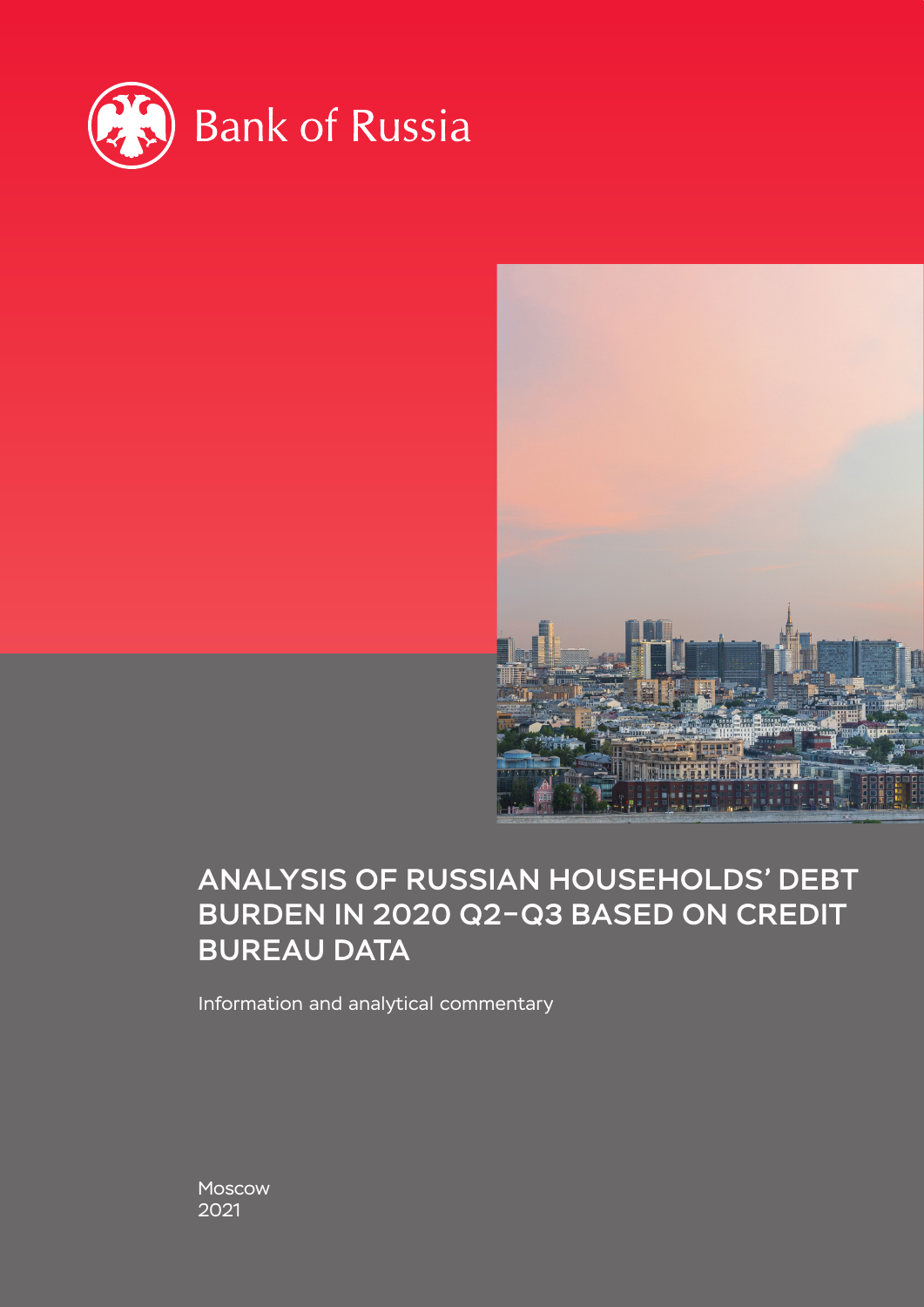# **CONTENTS**

| Annex. Credit penetration and debt burden, by region (as of 1 October 2020) 18 |  |
|--------------------------------------------------------------------------------|--|

This review was prepared by the Financial Stability Department.

Please send your notes, comments and suggestions regarding the structure and contents of the review to: *[RumyancevEL@cbr.ru](mailto:RumyancevEL%40cbr.ru?subject=%D0%97%D0%B0%D0%BC%D0%B5%D1%87%D0%B0%D0%BD%D0%B8%D1%8F%2C%20%D0%BA%D0%BE%D0%BC%D0%BC%D0%B5%D0%BD%D1%82%D0%B0%D1%80%D0%B8%D0%B8%20%D0%B8%C2%A0%D0%BF%D1%80%D0%B5%D0%B4%D0%BB%D0%BE%D0%B6%D0%B5%D0%BD%D0%B8%D1%8F)*, *[kka@cbr.ru](mailto:kka%40cbr.ru?subject=%D0%97%D0%B0%D0%BC%D0%B5%D1%87%D0%B0%D0%BD%D0%B8%D1%8F%2C%20%D0%BA%D0%BE%D0%BC%D0%BC%D0%B5%D0%BD%D1%82%D0%B0%D1%80%D0%B8%D0%B8%20%D0%B8%C2%A0%D0%BF%D1%80%D0%B5%D0%B4%D0%BB%D0%BE%D0%B6%D0%B5%D0%BD%D0%B8%D1%8F)*, *[vasilevds@cbr.ru](mailto:vasilevds%40cbr.ru?subject=%D0%97%D0%B0%D0%BC%D0%B5%D1%87%D0%B0%D0%BD%D0%B8%D1%8F%2C%20%D0%BA%D0%BE%D0%BC%D0%BC%D0%B5%D0%BD%D1%82%D0%B0%D1%80%D0%B8%D0%B8%20%D0%B8%C2%A0%D0%BF%D1%80%D0%B5%D0%B4%D0%BB%D0%BE%D0%B6%D0%B5%D0%BD%D0%B8%D1%8F)*.

A reference to the Bank of Russia is mandatory if you intend to use information from this review.

Cover photo: A. Bok, Bank of Russia

12 Neglinnaya Street, Moscow 107016 Bank of Russia website: *www.cbr.ru*

© Central Bank of the Russian Federation 2021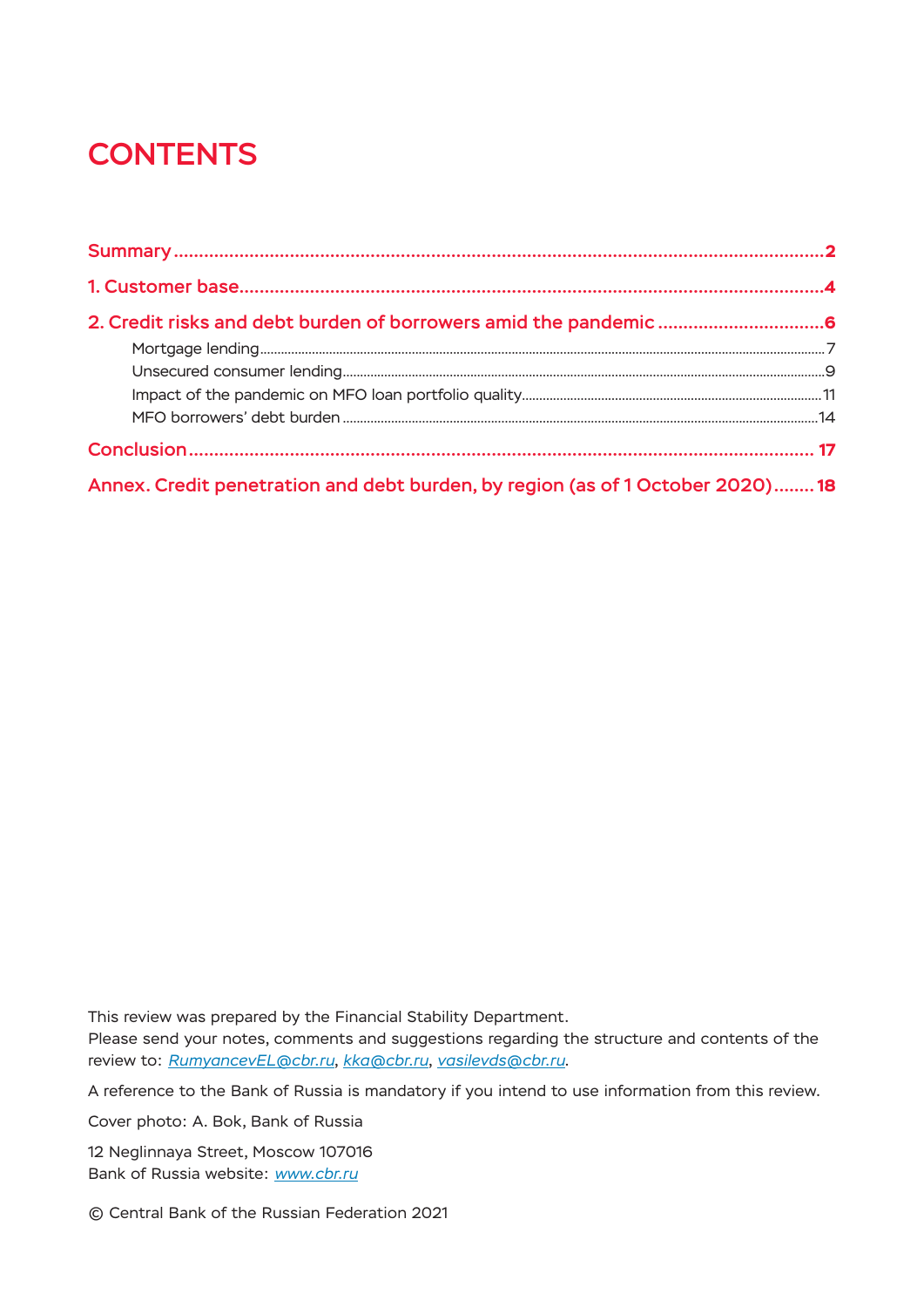## <span id="page-2-0"></span>**SUMMARY**

**•** The decline in retail lending activity due to the coronavirus pandemic and the related restrictive measures proved to be temporary. The quality of loans decreased only slightly owing to the restructuring that helped customers avoid defaults during the period of the toughest restrictions, as well as the measures taken by banks after 2015 to increase the quality of their loan portfolio. After restructuring, the loan quality does not decrease significantly either.

### Banks' and MFOs' customer base

- **•** Temporary restrictions introduced in 2020 Q2 on the back of the pandemic outset affected the retail lending market, primarily unsecured consumer lending and MFO loans. In these segments, the overall number of borrowers dropped by 0.8 and 0.2 million respectively.
- **•** It was already in 2020 Q3 that the retail lending segment largely recovered and the total number of borrowers with outstanding loans reached 41.9 million, which is almost equal to the pre-pandemic value.

#### Situation in the mortgage lending segment

- **•** In 2020 Q3, decreasing interest rates on mortgage loans, including due to government preferential programmes, led to the fact that the share of borrowers for whom mortgage became their first loan slightly rose: from 22.8 to 24.2%.
- **•** Falling interest rates boosted demand for mortgage loan refinancing at a lower rate. Demand for refinancing peaked in 2020 Q1 when the share of such loans was 12.7% of all mortgage loans issued.
- **•** When refinancing mortgage loans in 2020, banks increased the debt under the new loan by 4 to 6% on average (the so-called 'top-up'). This increase in the loan amount does not entail any additional risks.

#### Quality of bank and MFO loan portfolios

- **•** The quality of bank and MFO loan portfolios remains stable including owing to loan restructuring. The quality of debt servicing by new retail borrowers even slightly improved in the second quarter due to tightening lending standards. The improvement of the quality of new loans (especially in the MFO segment) can also be related to the support of household incomes through government social benefits and the overall decline in borrowers' expenditures on goods and services. In general, the MFO portfolio is still characterised by a high level of overdue loans, mainly due to customers with more than two loans and only MFO loans.
- **•** On average, borrowers have more than one loan, which underlines the importance of calculating the debt burden ratio when a loan is issued. As of 1 October, an average bank borrower had 1.90 loans and an MFO borrower – 2.95 loans, which is slightly less than on 1 April (1.91 and 2.99 respectively).

#### Retail loan restructuring in virtue of law

**•** Law amendments that allowed customers to apply for loan repayment holidays came in at the right time. Borrowers with high debt burden demonstrated the highest demand for restructuring. In the mortgage lending segment, borrowers who applied for restructuring had 2.3 loans (other borrowers in the mortgage segment had 1.6 loans). In the segment of unsecured consumer lending, the number of loans per borrower who applied for restructuring was 3.7 (2.1 for other borrowers in that segment).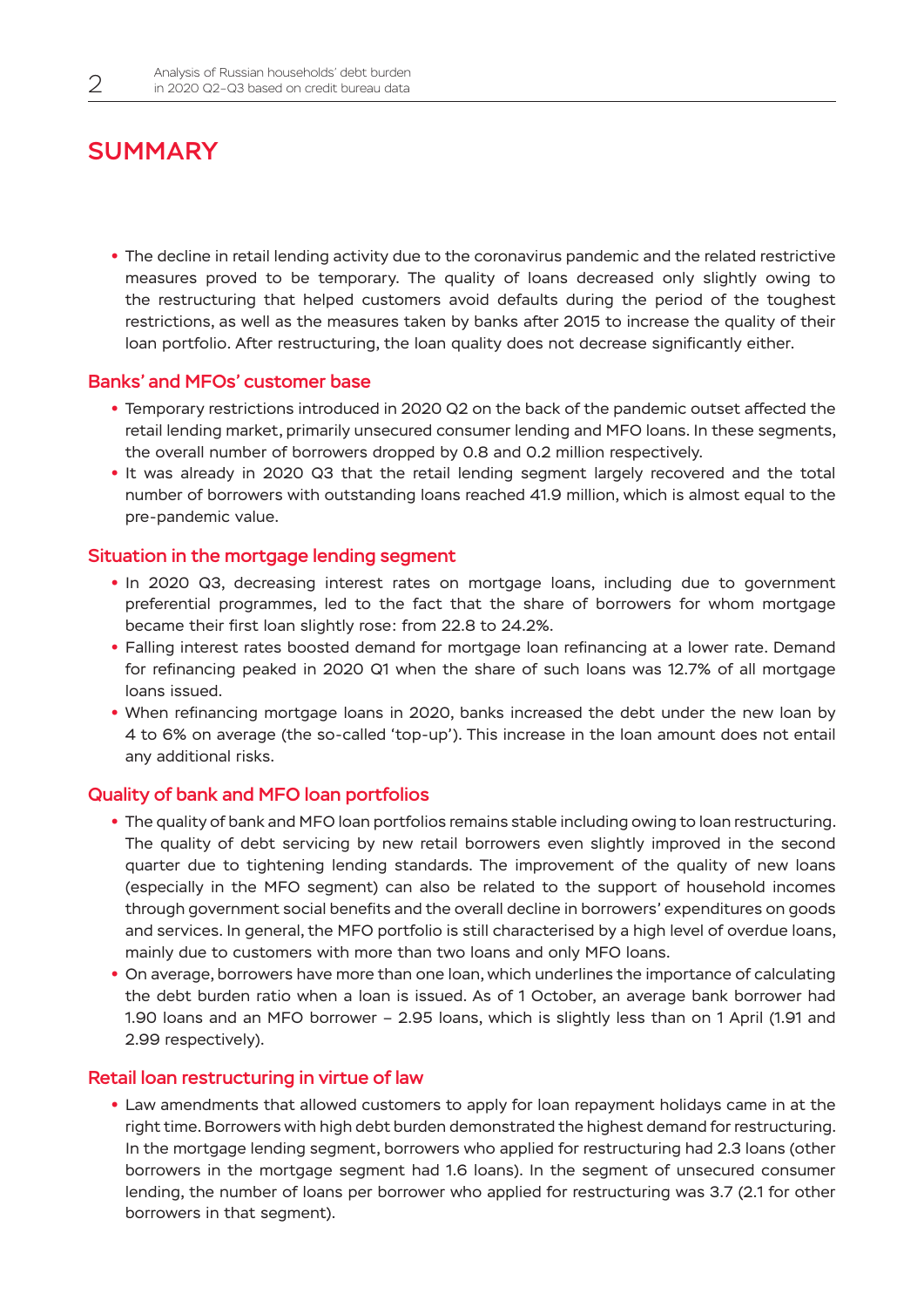**•** When borrowers applied for loan repayment holidays, debt servicing quality just started to deteriorate and the share of overdue debts was insignificant (0.1% for mortgage loans; 0.2% for unsecured consumer loans). However, the share of overdue loans that were restructured was high (6.4% for mortgage loans; 9.6% for unsecured consumer loans).

85.6% of mortgage loans and 72.1% of unsecured loans that were excluded from restructuring pursuant to Federal Law No. 106FZ, dated 3 April 2020,' from 1 July to 1 October 2020 did not show signs of increasing overdue debt. This might point to a recovery of financial standing of a large share of borrowers.

*<sup>1</sup> Federal Law No. 106FZ, dated 3 April 2020, 'On Amending the Federal Law 'On the Central Bank of the Russian Federation (the Bank of Russia)' and Certain Laws of the Russian Federation As Regards the Specifics of Amending Loan Agreement Conditions'.*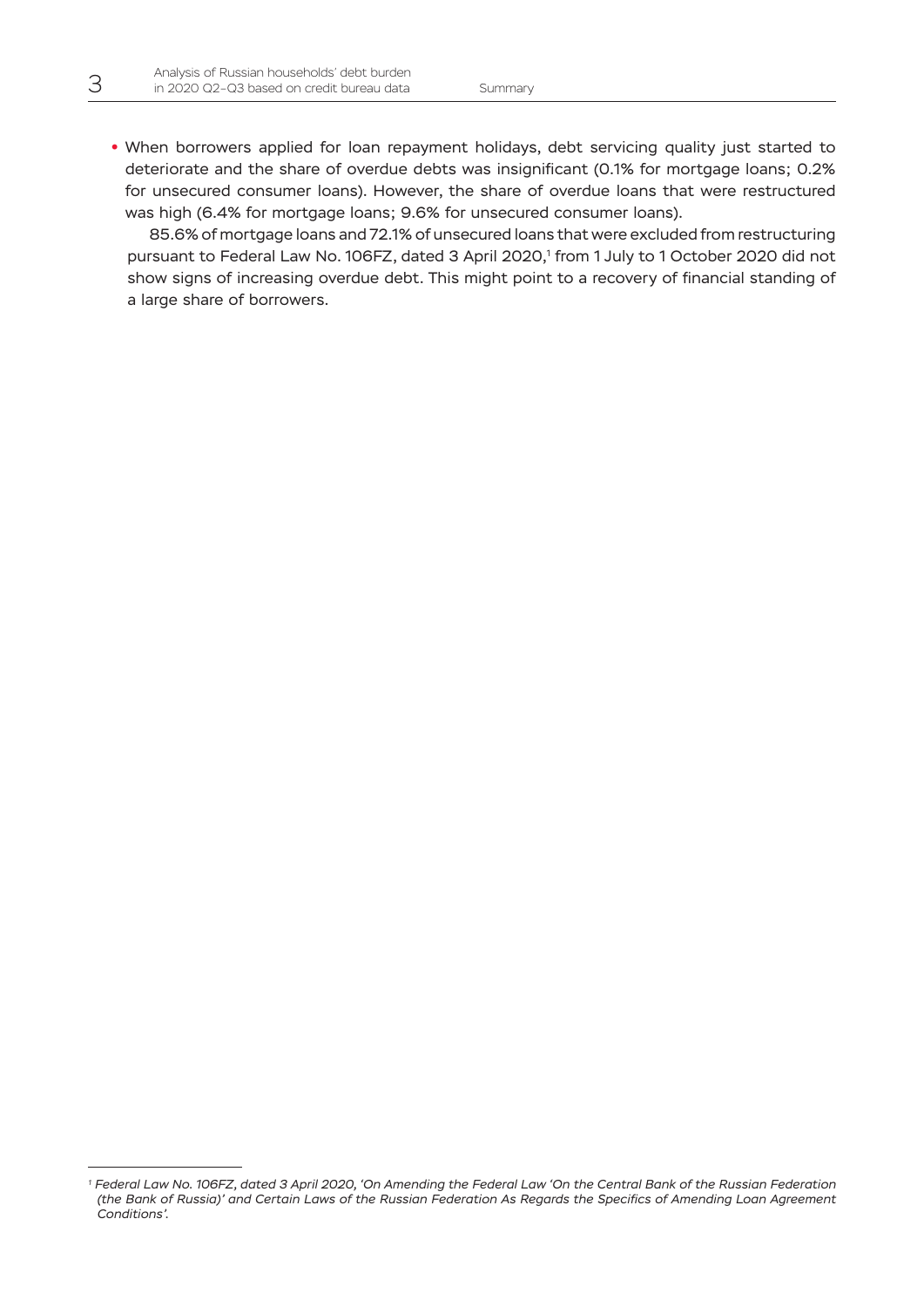## <span id="page-4-0"></span>1. CUSTOMER BASE

As the financial market develops, lending procedures are gradually becoming less complicated, which boosts lending expansion among households. In 2020, its growth was disrupted by the coronavirus pandemic; however, the market recovered fairly quickly compared to previous crises. The second quarter saw a decline in the number of bank borrowers by 0.8 million (Chart 1). The number of active MFO borrowers in the second quarter dropped by 158 thousand. Banks reported an outflow of borrowers with unsecured consumer loans (by 0.8 million) whereas the number of mortgage borrowers slightly rose (by 0.1 million) on the back of significantly decreased interest rates on mortgage loans. The latter was caused by both the Bank of Russia's shift to accommodative monetary policy and government concessional lending programmes. It was already in 2020 Q3 that the lifting of temporary restrictions in most regions caused the retail lending segment to recover: as of 1 October, the total number of borrowers (41.9 million) came close to the pre-pandemic level (42.1 million as of 1 April 2020).

Bank customers prevail in the borrower structure. As of 1 October 2020, 86.4% of borrowers had only bank loans (36.1 million people), 6% – only MFO loans (2.5 million people), and 7.7% – both bank and MFO loans (3.2 million people).

Despite the fact that the MFO loan portfolio accounts for only 1.1% of debt on retail bank loans (Chart 2), the share of MFO borrowers in the aggregate number of borrowers rose from 6.4% in 2018 to 13.6% as of 1 April 2020. Growth that is characteristic of an immature market was equally supported by MFO borrowers both with and without bank loans. At the same time, the proportion of MFO borrowers remained unchanged since the onset of the pandemic.

Neither the restrictions introduced in the second quarter to curb the pandemic nor the growing number of restructured loans produced any effect on the share of borrowers who fulfilled their obligations to lenders (i.e. repaid their loans). Due to the overall decline in demand for loans in the second quarter, the pace of renewal of banks' and MFOs' customer base temporarily slowed; however, the inflow of new bank customers recovered already in 2020 Q3 (Chart 3). The inflow of new customers to MFOs remained slightly below the pre-pandemic level (Chart 4).



(MILLIONS OF PERSONS)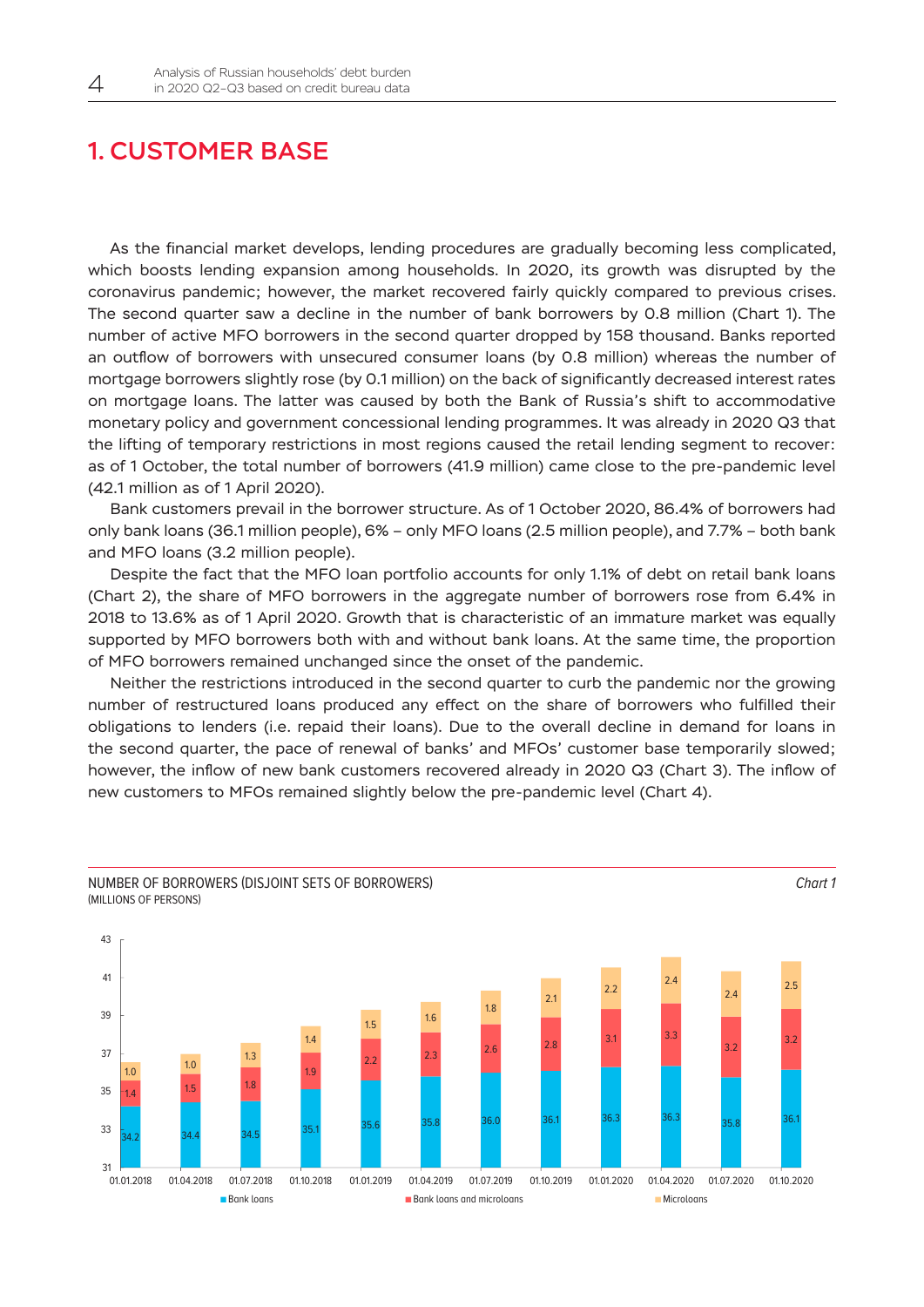### **67х170** (TRILLIONS OF RUBLES) AMOUNT OF DEBT (DISJOINT SETS OF BORROWERS)



RENEWAL OF BANK BORROWER BASE *Chart 3*

*Chart 2*





RENEWAL OF MFO BORROWER BASE *Chart 4*

Borrowers who fulfilled their debt obligations, % of total borrowers at the beginning of quarter Borrowers who received debt obligations, % of total borrowers at the beginning of quarter

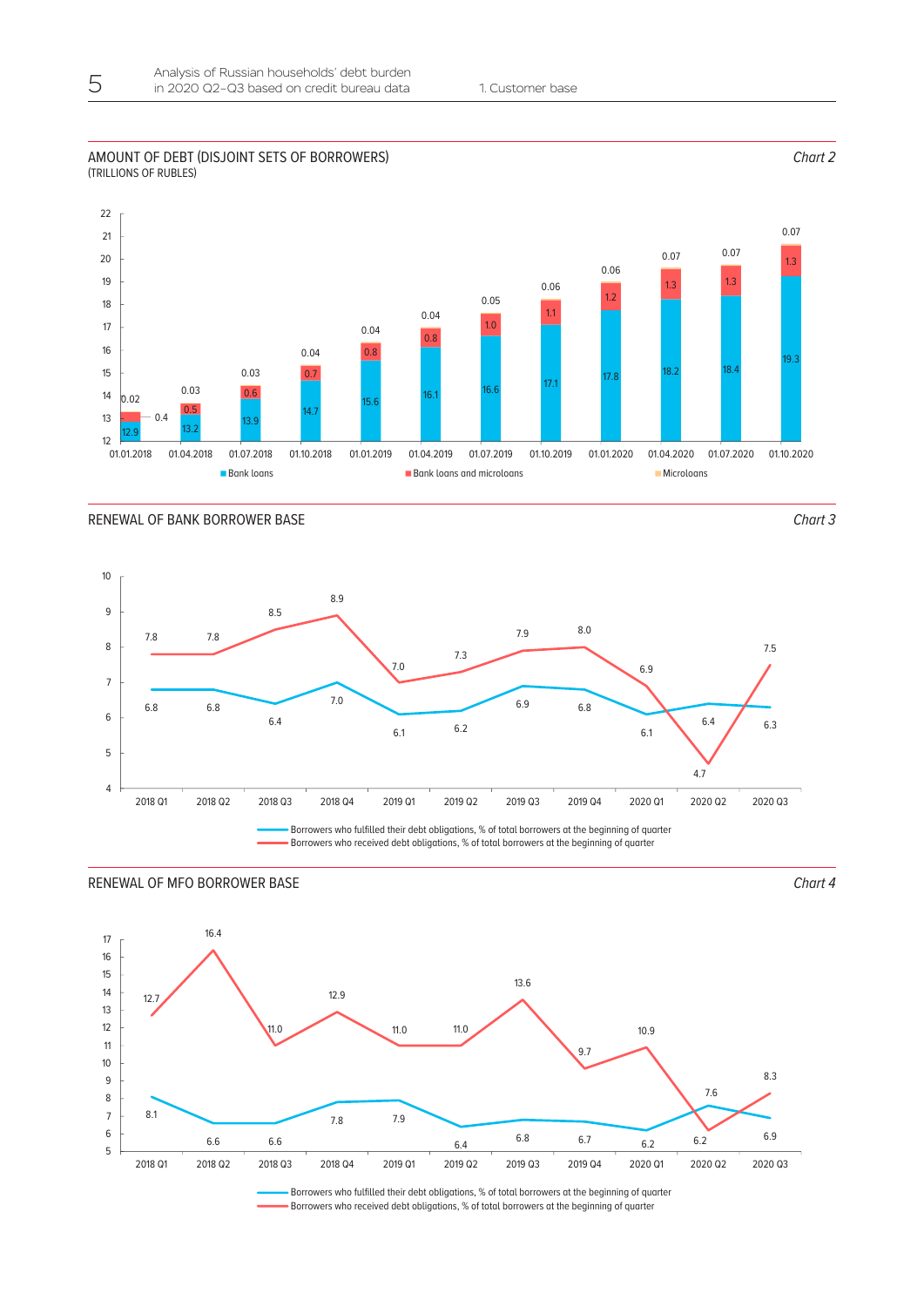## <span id="page-6-0"></span>2. CREDIT RISKS AND DEBT BURDEN OF BORROWERS AMID THE PANDEMIC

In our previous reports,<sup>1</sup> we noted that the average number of loans per borrower was gradually growing. This trend temporarily broke in 2020 Q2–Q3. From 2018 to 1 April 2020, the average number of loans per bank borrower rose from 1.69 to 1.91 (Chart 5); however, in the next quarter, this indicator declined for the first time by 0.02 to 1.89. MFO borrowers behaved in a similar way: from 1 January 2019 to 1 April 2020, the average number of loans per borrower increased from 2.59 to 2.99, whereas in 2020 Q2 and Q3 this number edged down to 2.96 and 2.95 respectively.

Debt servicing by new borrowers who did not have any debt when they applied for a loan remained stable in the period under review (Chart 6) and even slightly improved since the onset of the pandemic. The main reasons behind the improved quality of debt servicing by new borrowers in



SHARE OF NEW BORROWERS DURING A QUARTER WHO HAD OVERDUE DEBT AT END OF THE NEXT QUARTER (DISJOINT SETS OF BORROWERS)

*Chart 6*



*<sup>1</sup> See information and analytical materials [Analysis of Consumer Lending Trends in 2015–2019 Based on Credit History Bu](http://www.cbr.ru/Content/Document/File/85889/20191101_dfs.pdf)[reau Data](http://www.cbr.ru/Content/Document/File/85889/20191101_dfs.pdf) and [Analysis of Russian Households' Debt Burden in 2019 Q4 – 2020 Q1 Based on Credit History Bureaus' Data.](http://www.cbr.ru/Content/Document/File/112270/inf-material_bki_2020q1.pdf)*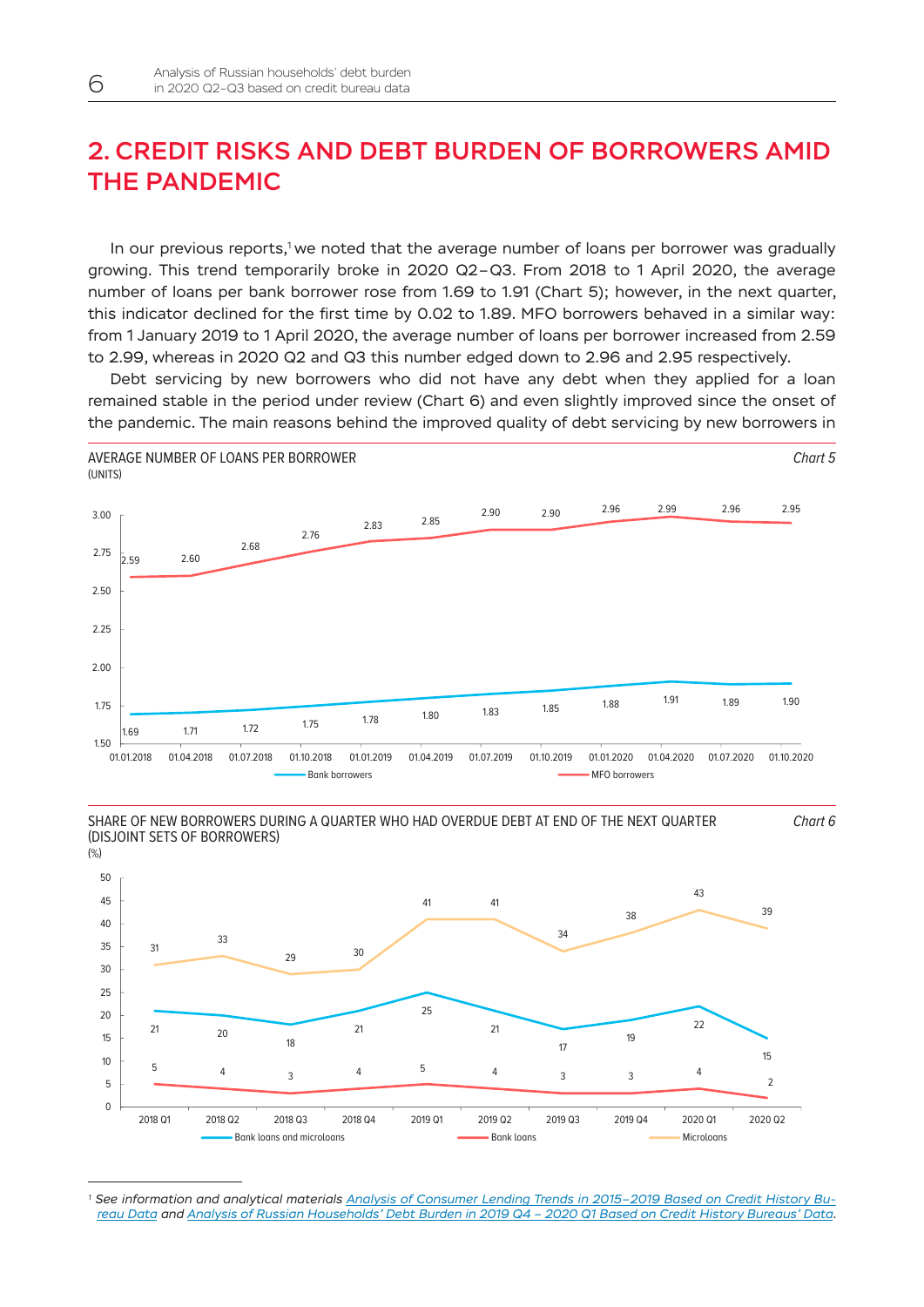<span id="page-7-0"></span>2020 Q2–Q3 likely include the tightening of lending standards in 2020 Q2 and the growth of social benefits. MFO and bank borrowers continue to demonstrate a steady difference in their payment discipline (which is reflected in the business model of microfinance organisations). 39% of MFO borrowers that took out a loan in 2020 Q2 had overdue debt by the end of the third quarter. For comparison, this indicator was 15% for the borrowers of MFOs and banks simultaneously and only 2% for bank borrowers.

## Mortgage lending

Mortgage lending growth accelerated in the third quarter. Borrowers applied for mortgage loans (either to improve housing conditions or as investment) and received loans at all-time low interest rates. Before the pandemic, the average number of loans per borrower who applied for a mortgage loan was growing consistently (Chart 7). The trend reversed in 2020 Q2 when new firsttime borrowers joined the market lured by historically low interest rates on mortgage loans. In the third quarter, the average number of loans per borrower who received a mortgage loan was 1.58 including mortgage (1.60 in 2020 Q1). Before the pandemic, the proportion of mortgage borrowers without a previous credit history gradually declined; contrastingly, starting from the second quarter, this trend changed (Chart 8). 24.2% of borrowers who received a mortgage loan in the third quarter (164 thousand) had never borrowed before (vs 23.0%, or 101 thousand, in 2020 Q1).

In 2020, when interest rates on mortgage loans fell to all-time lows of  $8.1\%$ <sup>2</sup> demand for the refinancing of existing loans at lower rates increased (hereinafter, we are speaking of mortgage loan refinancing by other banks<sup>3</sup>). The volume of loans submitted for refinancing<sup>4</sup> over the first three quarters of 2020 totalled 299 billion rubles and exceeded that value for the whole 2019 (153 billion rubles). The share of loans issued to refinance existing loans also grew in 2020 and reached its alltime high in the first quarter (Chart 9).

When banks refinance loans, the amount of a new loan often exceeds the old loan amount ('topup'). The excessive use of this practice was one of the reasons behind the mortgage crisis of 2007 in the US.

In the Russian market, the average top-up on all loans refinanced since 2019 was 4 to 10% of the refinanced loan amount (Chart 10). In 2020, amid the significantly increased demand for refinancing, the top-up reached 3.8–5.6%. This increase in the loan amount is moderate and does not entail any additional risks.

Since 2015, banks have been gradually improving the quality of mortgage loans, including on the back of macroprudential restrictions on issuing high-risk loans. This factor along with loan restructuring helped banks avoid a surge in overdue loans since the onset of the pandemic (Charts 11 and 12). Nonetheless, the quality of mortgage loans slightly worsened during the pandemic: the share of loans overdue for over 90 days (NPL 90+) as of the  $12<sup>th</sup>$  month after the loan issue rose from 0.1% for loans issued in 2018 to 0.22% for loans issued in 2019 (Chart 11). These loss indicators are 1.5–2 times as low as those observed for loans issued in 2015–2017. However, the large number of restructured loans prevents us from drawing any firm conclusions about the quality of loans as it may change significantly after the loan repayment holidays.

*<sup>2</sup> Excluding loans issued as part of mortgage rate subsidy programmes.*

*<sup>3</sup> Banks can also restructure a loan while lowering the interest rate. This material does not cover these cases.*

*<sup>4</sup> According to credit history bureaus (CHBs), a mortgage loan was considered issued for refinancing if the following conditions were met simultaneously:*

*<sup>–</sup> a borrower of the mortgage loan already had a mortgage loan;*

*<sup>–</sup> debt under the existing mortgage loan was at least 50% of the initial loan amount (otherwise, the benefit of the restructuring would be marginal as a significant part of interest would have been already paid);*

*<sup>–</sup> after restructuring, the borrower's debt under the mortgage loan increased by no more than 50%;*

*<sup>–</sup> the borrower's obligations under the existing mortgage loan were terminated.*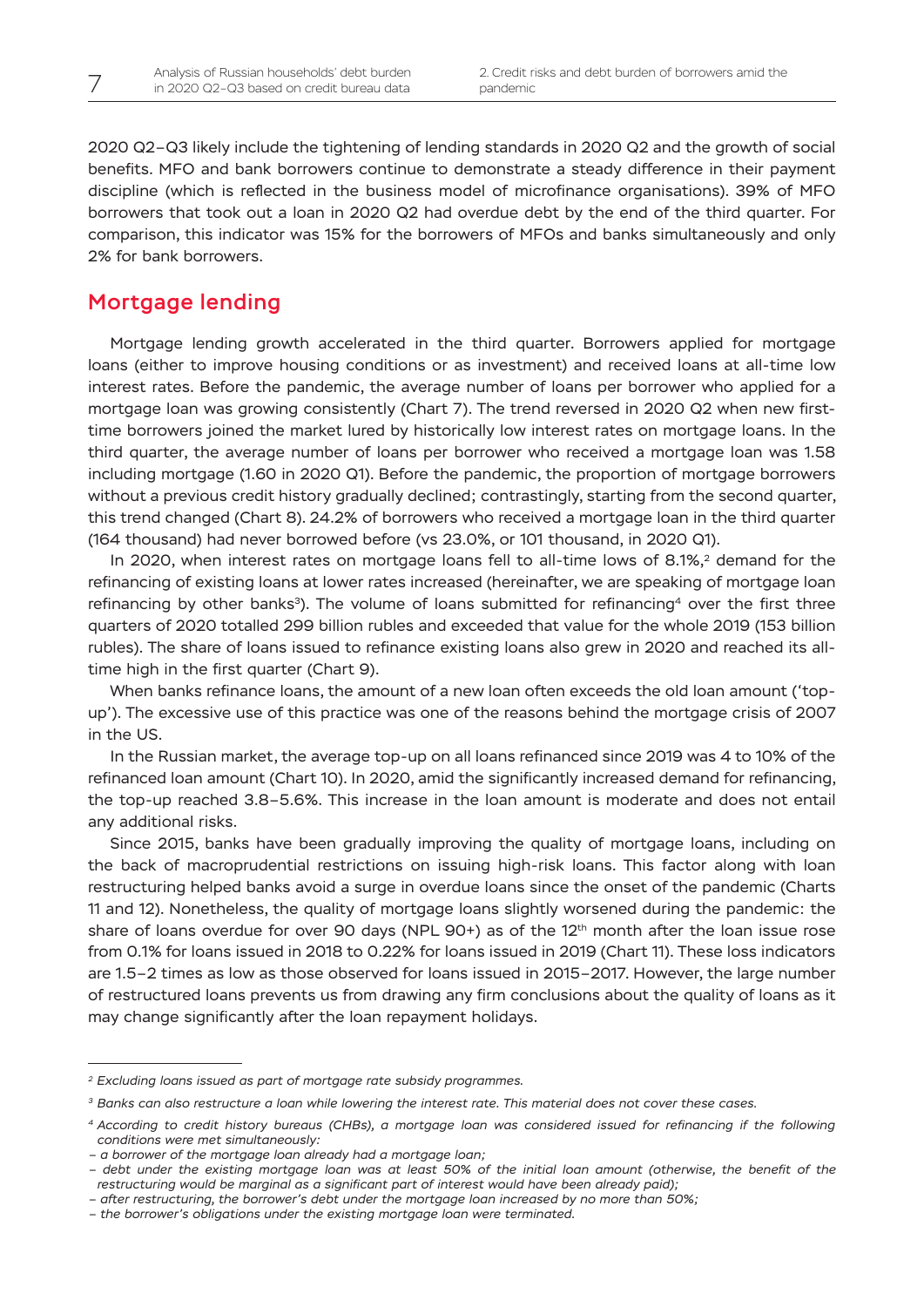

Federal Law No. 106FZ, dated 3 April 2020, allowed borrowers who faced a substantial decline in their incomes to apply for loan repayment holidays. CHB data make it possible to analyse the quality of such loans. Many individuals who did not have such problems before the pandemic faced difficulties with servicing their debt. This is indicated by small overdue debt, yet under a substantial number of restructured mortgage loans. As of 1 July 2020, the share of the overdue mortgage loans of those borrowers who applied for restructuring was 0.1% of their aggregate debt (for comparison: the average share of overdue mortgage loans was 0.8%). At the same time, 6.5% of the borrowers who applied for restructuring in 2020 Q2 had at least one overdue loan, while the share of overdue loans in restructured loans was 6.4%.

Borrowers with high debt burden are most vulnerable to economic shocks. Mortgage borrowers whose applications for loan repayment holidays were approved had 2.3 loans while other mortgage borrowers had 1.6 loans. This confirms the need for the Bank of Russia to oblige banks and MFOs to calculate borrowers' debt-to-income (DTI) ratio and introduce macroprudential buffers depending on the DTI, which would make it possible to accumulate capital buffers in the banking system.

Nearly 15% of mortgage loans restructured pursuant to Federal Law No. 106FZ were out of restructuring by the end of the third quarter. This could be caused by the fact that a borrower failed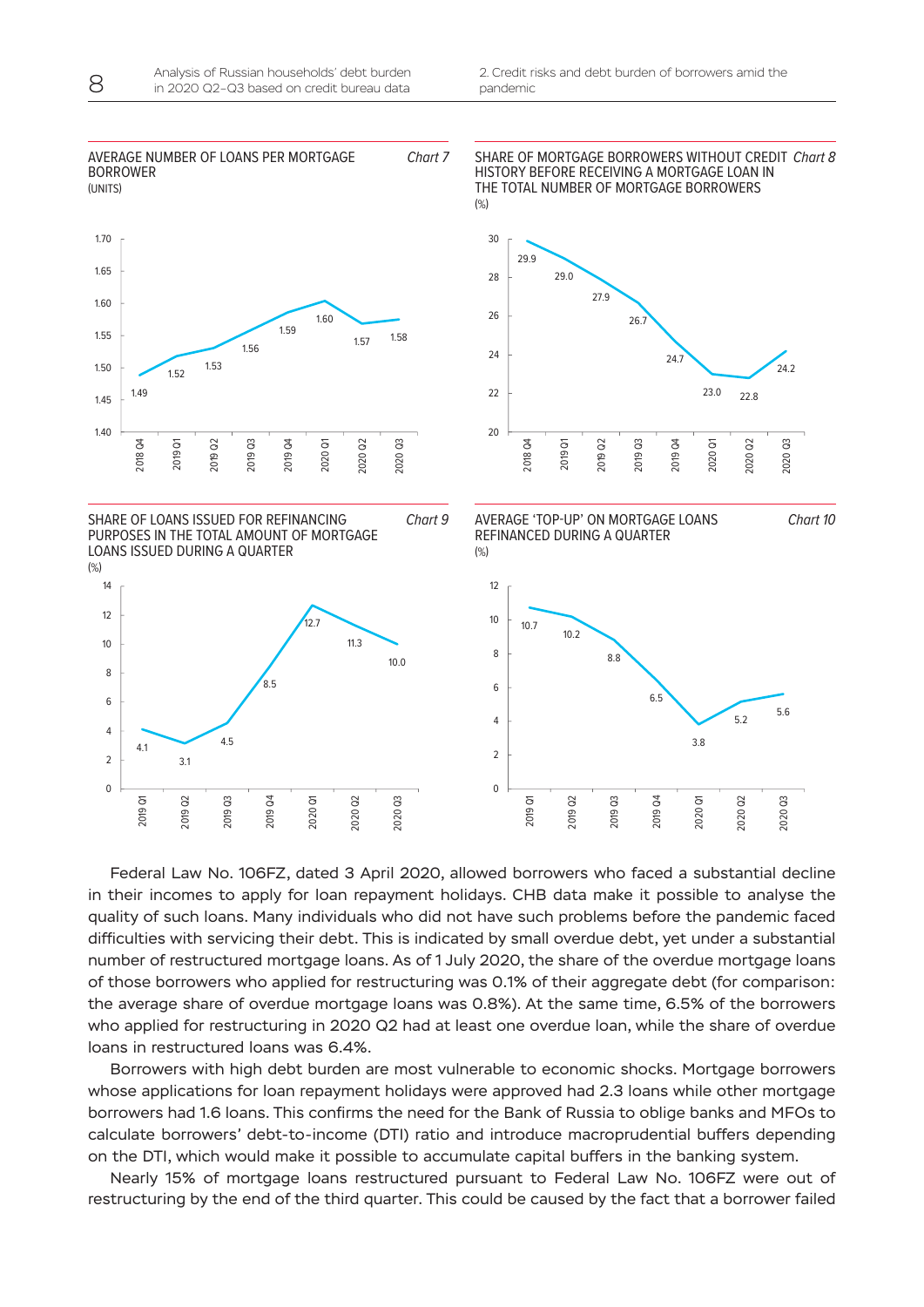<span id="page-9-0"></span>

**67х170** SHARE OF NPL 90+ BY GENERATION OF MORTGAGE LOANS SINCE 2015 (DARKER SERIES ARE MORE RECENT) (%)





to confirm that their income had declined, or at the borrower's request. 86% of mortgage loans that were out of restructuring from 1 July to 1 October 2020 did not demonstrate any increase in overdue debt. This can be caused by a recovery in borrowers' financial standing or new restructuring under banks' own programmes.

### Unsecured consumer lending

At the onset of the pandemic, banks tightened their standards for unsecured consumer lending. Owing to that, the number of loans per borrower stopped growing in 2020 Q2 (Chart 13). However, already in the third quarter, as retail lending recovered, this indicator resumed growth. On average, when a borrower applies for an unsecured consumer loan they already have an outstanding loan.

Unsecured consumer loans are usually sought by experienced borrowers with a credit history. In 2020 Q3, the share of borrowers without a credit history among new borrowers of unsecured consumer loans was 9.7% (Chart 14).

As in the mortgage lending segment, the restructuring of consumer loans helped avoid a surge in overdue loans. Since 2016, the quality of unsecured consumer loans remained stable, including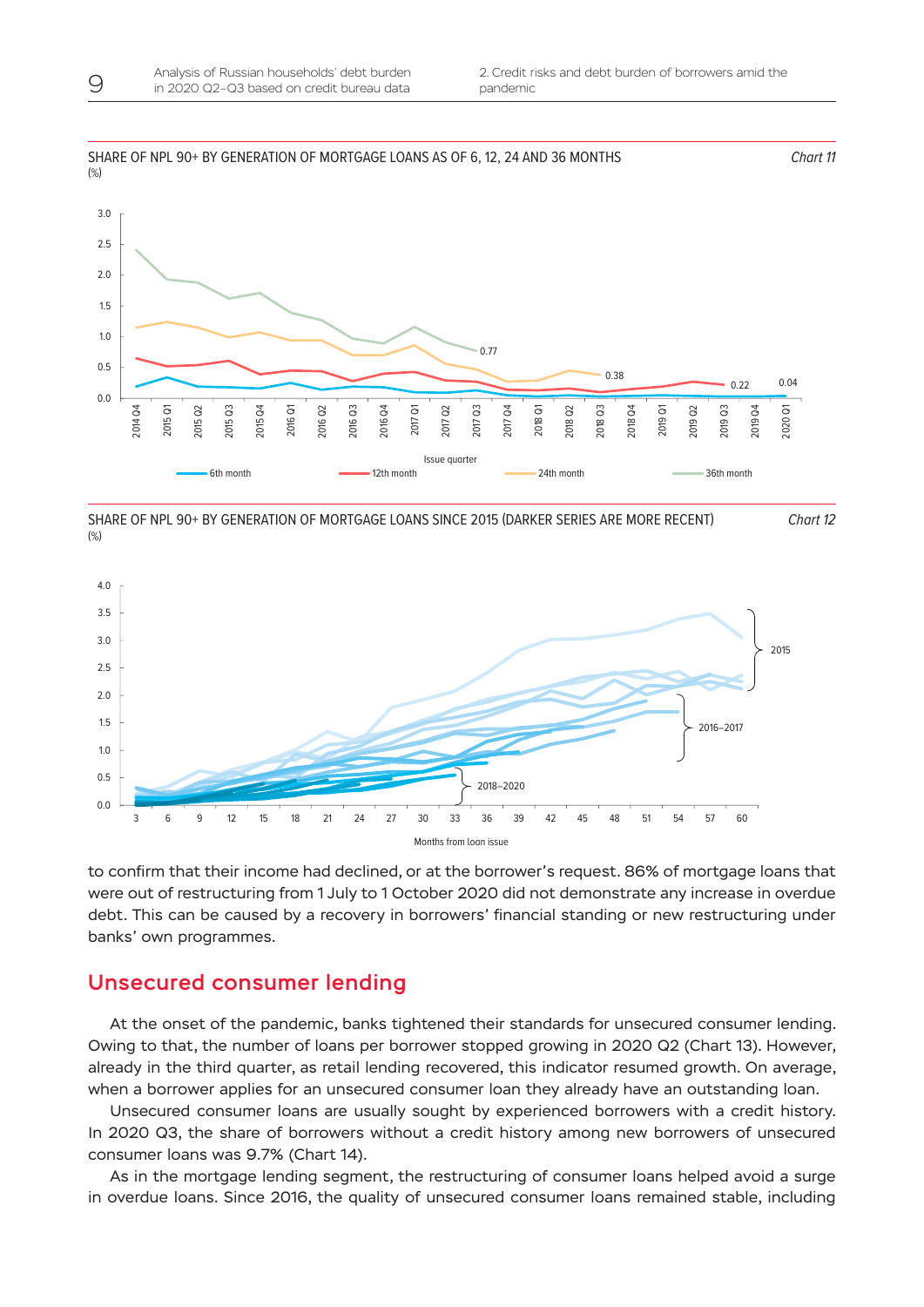during the pandemic (Charts 15 and 16). Overall, risk under unsecured consumer loans is higher than under mortgage loans both because banks select mortgage borrowers more thoroughly and because such borrowers are more responsible. For comparison, the share of NPL 90+ by mortgage loan generation as of the 12<sup>th</sup> month after the issue is only 0.22% vs 2.19% for consumer loans (according to data on loans issued in 2019 Q3) (Chart 15).

The share of overdue unsecured consumer loans restructured as of 1 July 2020 was only 0.2% with the market share of overdue debt in this segment being 7.7%. At the same time, the share of overdue restructured loans was 9.6%, which suggests that borrowers faced difficulties with servicing their debt at the onset of the pandemic.

Unsecured consumer borrowers who applied for loan repayment holidays had relatively high debt burden. As of 1 July 2020, the average number of loans per borrower for whom such holidays were approved was 3.7 vs 2.1 for all other borrowers in this segment.

Overdue debt did not post growth for 72.1% of unsecured consumer loans that were out of restructuring by 1 October 2020 due to the borrower's failure to confirm a decline in its income or at the borrower's request.





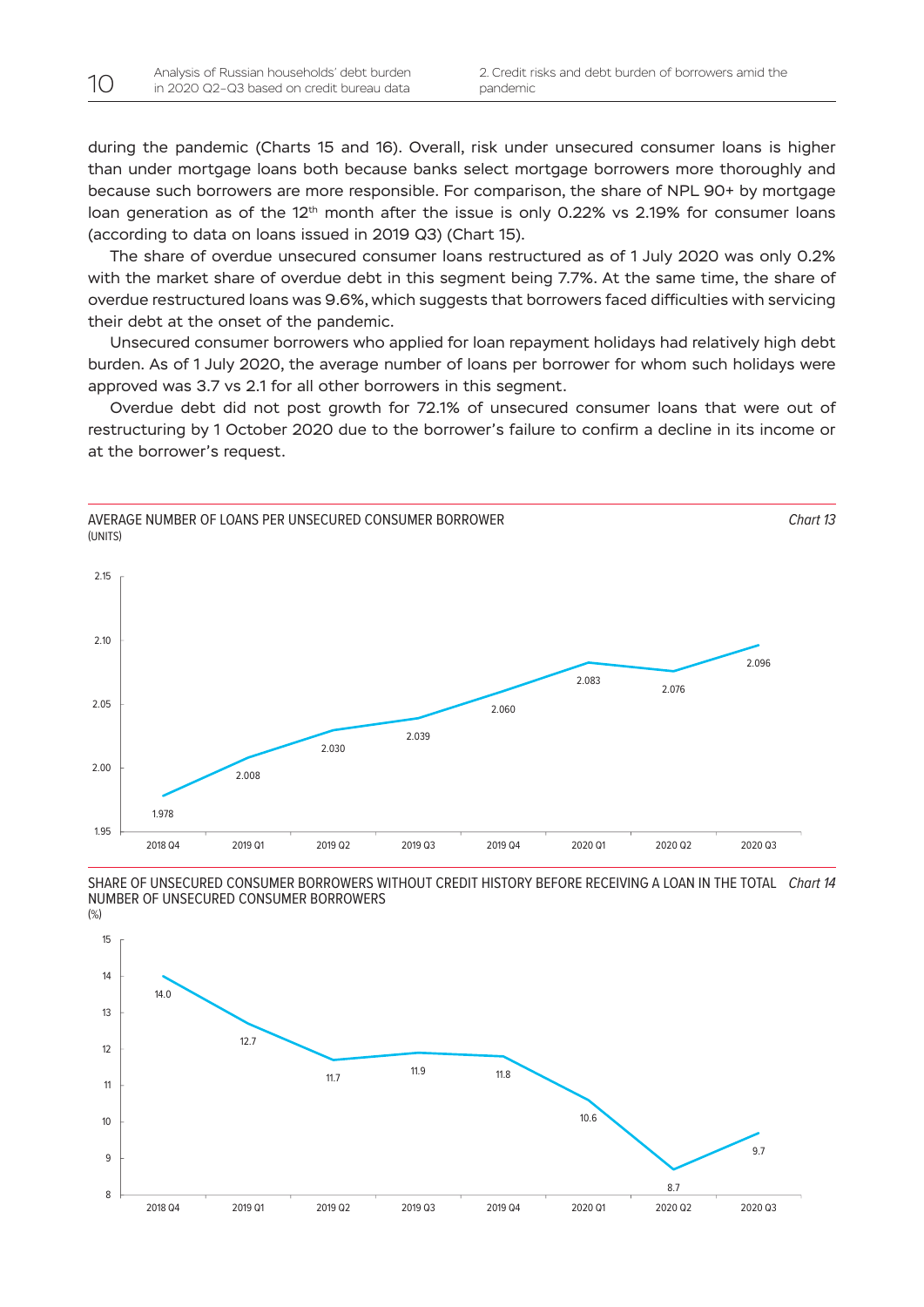

SHARE OF NPL 90+ LOANS BY GENERATIONS OF UNSECURED CONSUMER LOANS SINCE 2015 (DARKER SERIES ARE MORE RECENT) *Chart 16*





### Impact of the pandemic on MFO loan portfolio quality

In 2020 Q2, the coronavirus pandemic and restrictive measures impacted consumer microfinance lending; however, as of now, it has not caused a substantial increase in debt burden.

According to CHB data, microloans issued posted a decline for the first time in a long while which amounted to 34.2% (their volume almost completely recovered in the next quarter) with the  $ILB<sup>5</sup>$  segment dropping as much as 44.3%. This trend was mainly related to the increased share of rejected loan applications to minimise credit risks as well as to the fact that a number of MFO offices had to close (the major impact of the pandemic on the offline segment). As a result, in 2020 Q2, the aggregate loan portfolio contracted from 225 to 220 billion rubles (-2.2% QoQ) and the number of active borrowers dropped from 5.7 to 5.6 million individuals (-2.8%).

During this period, the average loan amount also fell from 16.8 to 14.4 thousand rubles (Chart 17) and the share of loan agreements for up to 10,000 rubles went up from 48.5 to 52.6%. For this kind of loans, MFOs are not obliged to calculate the DTI and, consequently, they do not have to

<span id="page-11-0"></span>

*<sup>5</sup> The following abbreviations are used in international literature: ILB – instalment loans issued by bank MFOs; IL – instalment loans issued by other MFOs; PDL – payday loans for up to 30 days and up to 30 thousand rubles.*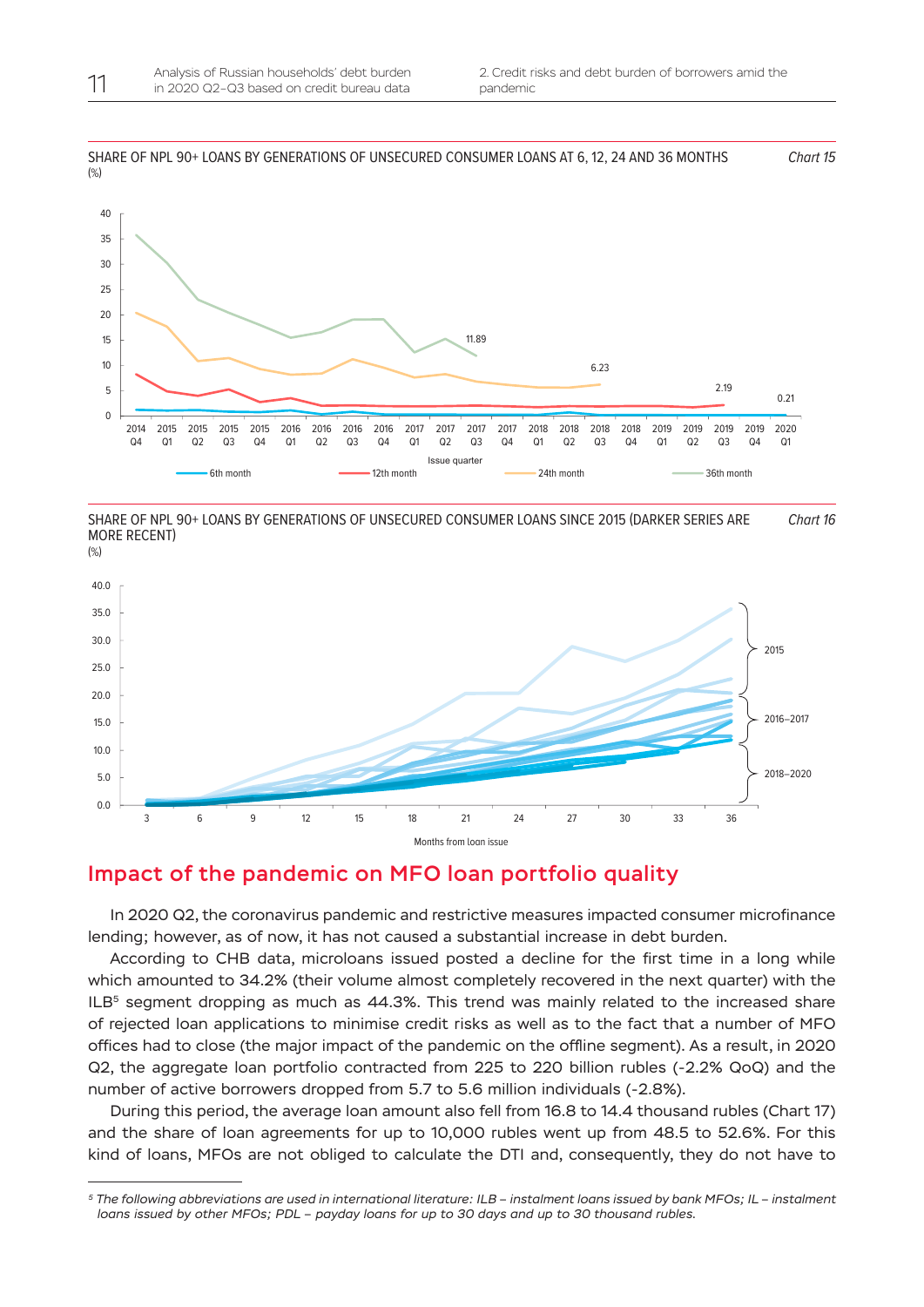2019 Q4 2020 Q1 2020 Q2



*\* Hereinafter, the dotted line marks the expected dynamics of vintages calculated using*  the average growth coefficient of the default rate for the previous loan issue periods.

form additional capital if the DTI is high (above 50%).<sup>6</sup> Notably, from 1 April 2020 to 1 October 2020, the share of the so-called 'repeat borrowers' (those who took out one or more loans over the last 12 months from the same MFO; Chart 18) went up from 37 to 43% peaking at the end of 2020 Q2 (47%). The highest growth was observed exactly in the 'classic' IL and PDL segments: +7.5 pp (to 58%) and +20.7 pp (to 47%) respectively. In the current conditions, this fact can be an evidence of loan refinancing to constrain the growth of overdue loans, on the one hand. On the other hand, it might indicate that MFOs are trying to minimise their risks by increasing the share of repeat borrowers.

The observed decline in the number of loans issued led to an accumulation of overdue debt (90+ days) whose share reached 21.9% in the ILB segment (+1.3 pp in Q2) and 60.7% in the IL segment (+2.3 pp in Q2). Contrastingly, the share of bad loans in the PDL segment dropped to 79.8% (-2.8 pp

*<sup>6</sup> Bank of Russia Ordinance No. 5114U, dated 2 April 2019, 'On Setting Economic Ratios for a Microcredit Company Raising Funds from Individuals, Including Individual Entrepreneurs, Who are Founders (Members, Shareholders), and (or) Legal Entities in the Form of Loans'; Bank of Russia Ordinance No. 5115U, dated 2 April 2019, 'On Setting Economic Ratios for a Microfinance Company Raising Funds from Individuals, Including Individual Entrepreneurs, and (or) Legal Entities, in the Form of Loans, and for a Microfinance Company Issuing and Placing Bonds'.*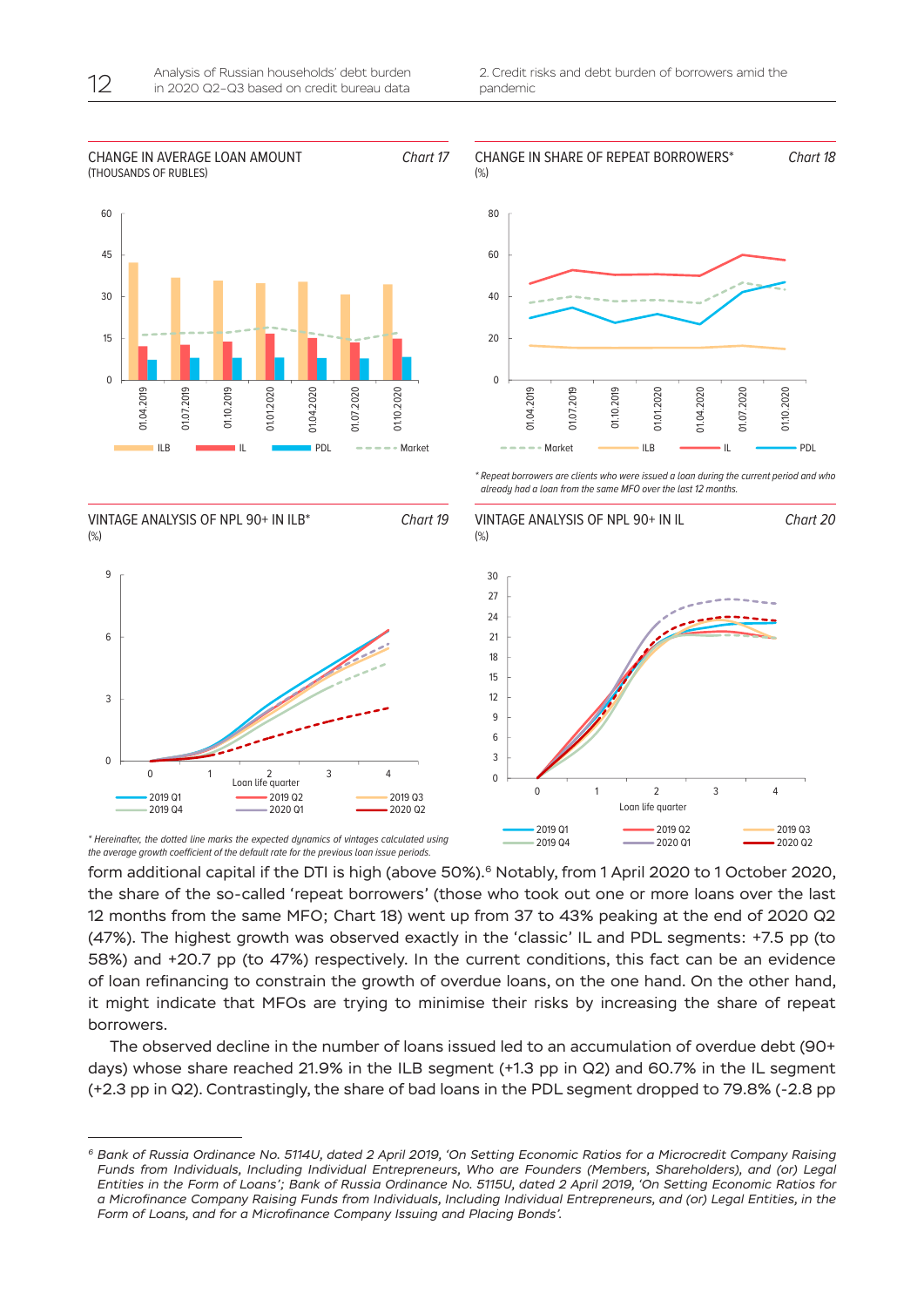

in Q2), which can be related to a less substantial decline in loans issued (14.4%) amid an increased proportion of refinanced loans (more loans were issued to repeat borrowers).

In order to estimate credit risks in the consumer microfinance market, we have also conducted a vintage analysis of the default rate (NPL 90+)7 for loans issued from 2019 Q1 to 2020 Q2. Despite a decline in household incomes, nearly all types of loans issued by MFOs during the first wave of the coronavirus infection demonstrated a very low level of overdue debt (Charts 19–21), which can be related to a tightening of scoring procedures. It should be noted that during the pandemic the government made social payments that could be used to repay MFO loans, which constrained growth of the default rate. The countrywide lockdown and the related decline in other expenditures of borrowers could also improve debt servicing.

Issue loss volatility is the highest in the PDL segment (Chart 21), which can be related to less conservative scoring procedures where the analysis of a borrower's income is not always the key decision-making factor. Moreover, the pandemic impacted borrowers' possibilities to find additional sources of incomes to repay small loans. These circumstances can lead to less stable cash flows in this market segment, which is also one of the factors behind the need for more frequent assignments and write-offs. At the same time, the ILB segment expectedly demonstrates lower average default rates compared to the consumer microfinance market in general (Chart 22).

Loan restructuring could become an additional factor constraining the growth of default rates over the period under review. According to supervisory reporting,<sup>8</sup> their share in the unsecured consumer loan portfolio increased from 9.0 to 10.5% in 2020 Q1–Q3. A slight growth of this indicator can be attributed to the regulatory relaxations introduced for MFOs, in particular the permission not to recognise such loans as restructured.<sup>9</sup> At the same time, according to CHB data, loans restructured as per Federal Law No. 106FZ accounted for less than 0.1% of the total number of outstanding loan agreements. We may thus conclude that for the most part loans were restructured under MFOs' own programmes.

Due to a growing number of repeat borrowers, we have analysed potential chains of loan refinancing by borrowers based on CHB data. For the purpose of this report, refinancing means getting a new loan within five days before or after closing an old one. We have also reviewed cases

*<sup>7</sup> Loans overdue for 90 days and more.*

*<sup>8</sup> OKUD forms 0420840 and 0420846.*

*<sup>9</sup> Until 30 June 2021, in accordance with Bank of Russia Information Letter No. IN-06-59/140, dated 30 September 2020.*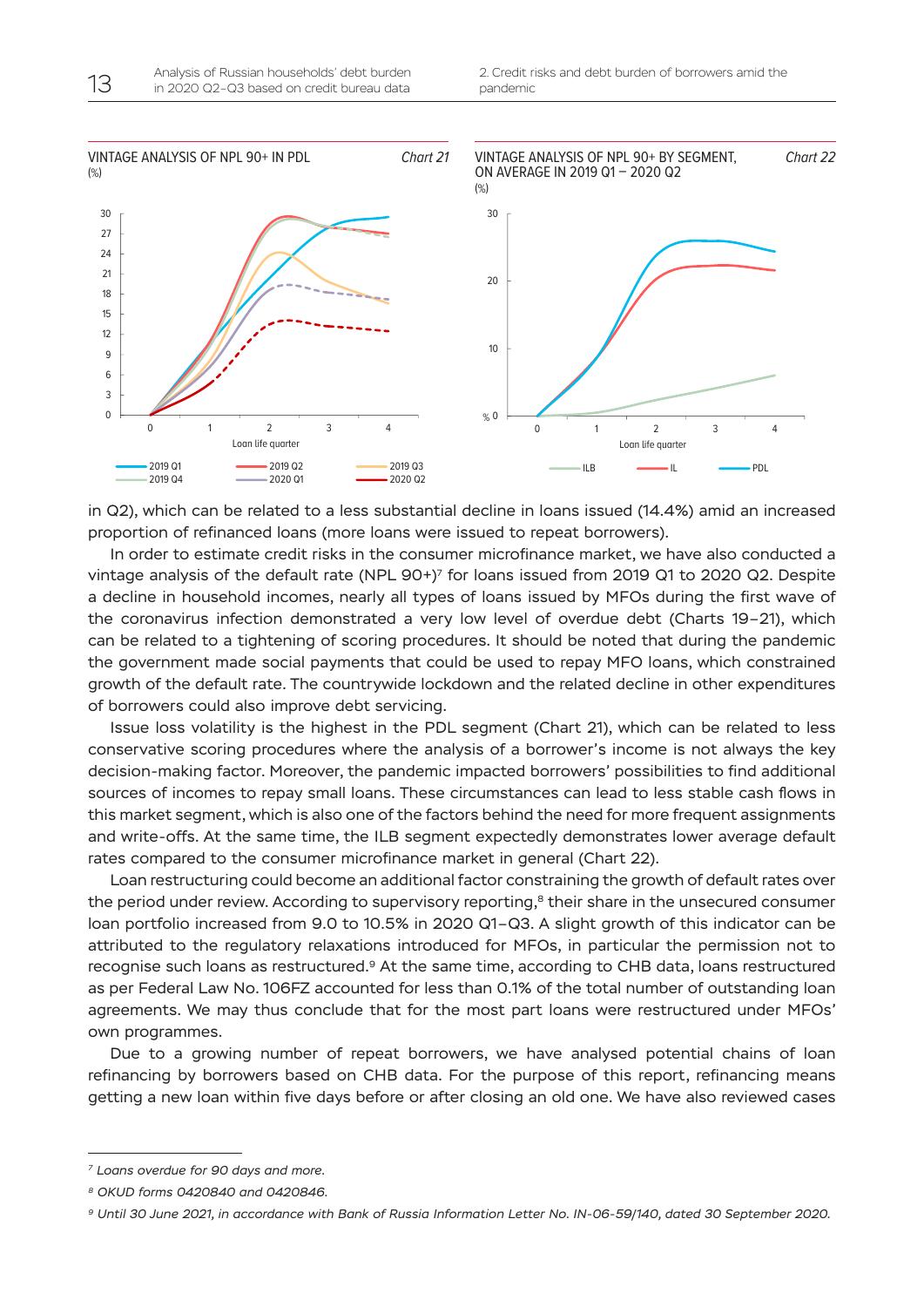#### <span id="page-14-0"></span>SHARE OF BORROWERS REFINANCING OTHER LOANS *Chart 23* IN TOTAL LOANS ISSUED PER QUARTER  $($ % $)$ STRUCTURE OF LOANS REFINANCED IN 2020 Q3





*Chart 24*

when a borrower repaid an overdue loan or agreement early and received a new loan at the same time.

Our analysis showed that the share of borrowers who refinanced their loans in the same quarter increased during the period under review from 8 to 10% peaking at 11% in 2020 Q2 (Chart 23). In the same quarter, loans for up to 10,000 rubles accounted for the largest share of all refinanced loans (52%). As of the end of 2020 Q3, IL loans accounted for the largest share of all refinanced loans (65.3%; Chart 24). It should be noted that over the period under review the share of borrowers who applied for refinancing, already having an overdue loan when they received a new one, varied from 18 to 28%. For this group of borrowers, recapitalisation of debt can become a negative consequence and cause an accelerated growth of their debt burden due to high effective interest rate (EIR) on MFO loans.

Considering the above, we can note that the above-mentioned factors that constrain the growth of the default rate (government social payments, a growing number of restructured and refinanced loans, and repayments using funds spent for current consumption in normal conditions) are mostly temporary in nature. The further path of the share of defaults will be determined by the dynamics of real income of households.

### MFO borrowers' debt burden

Over the recent years, the Bank of Russia has consistently taken measures to ease MFO borrowers' debt burden (through limiting the maximum EIR, the total amount of interest accrued on the initial loan amount and the maximum number of loans at one MFO; taking the DTI into account when calculating MFO capital adequacy requirements; etc.). However, according to the CHB data analysis, a substantial part of MFO borrowers is still characterised by high debt burden and poor debt servicing quality. This can be a result of both the behavioural model of borrowers and MFO lending practices.

CHB data show that over the last two years the consumer loan market expanded from 124 to 225 billion rubles (by principal amount and interest accrued; Chart  $25$ ).<sup>10</sup> This growth was largely driven by the IL and PDL segments with their average annual growth rates equalling 65% and 72% respectively (30% in the ILB segment).

*<sup>10</sup> According to MFO supervisory reporting (OKUD forms 0420840 and 0420846), the consumer microloan market grew from 178.6 to 268.9 billion rubles over the same period.*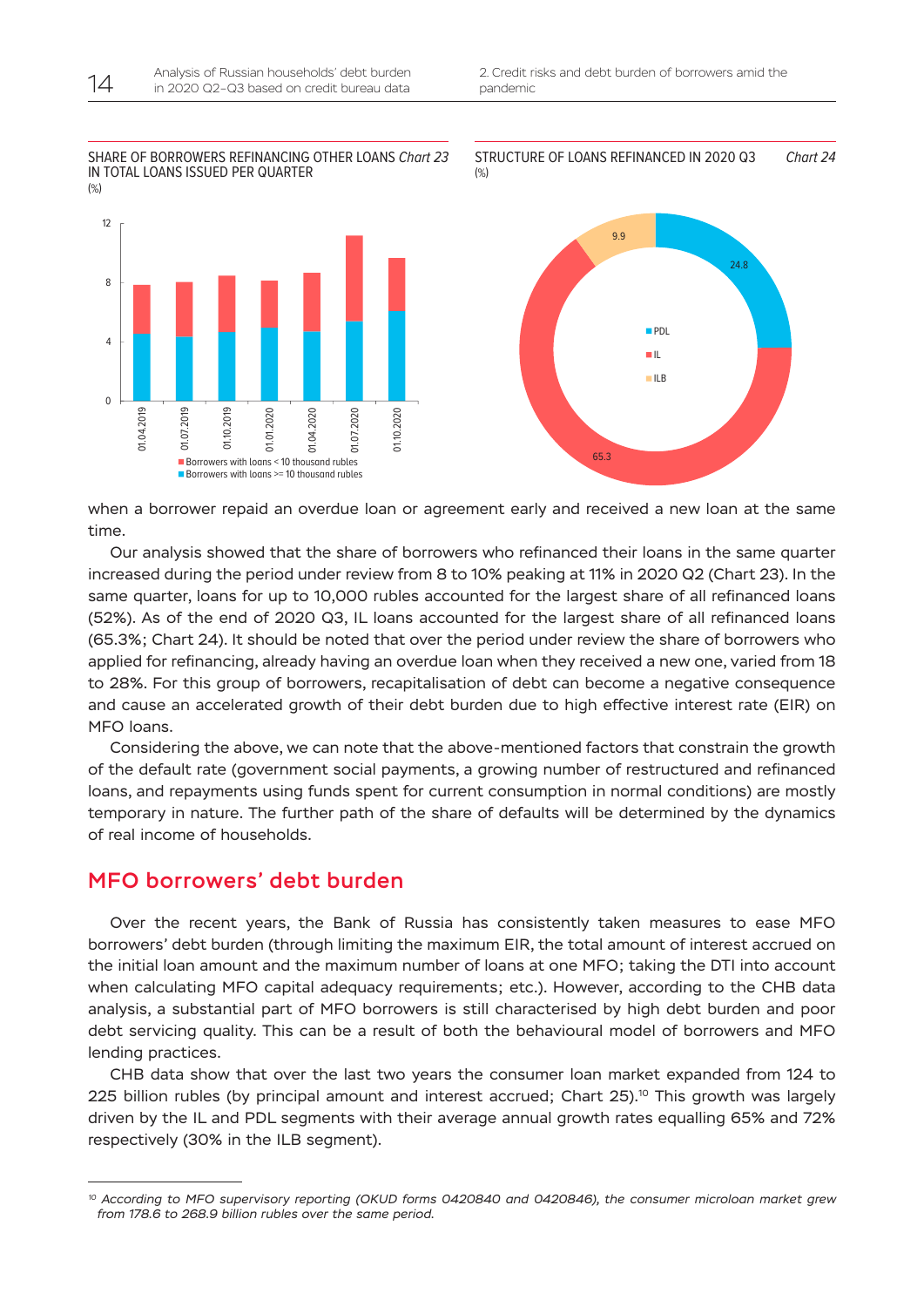2. Credit risks and debt burden of borrowers amid the pandemic



Among those who applied for an MFO loan, the share of people who already had an overdue bank loan increased. Their proportion rose from 12.9 to 14.8% since early 2020 (as of end of 2020 Q3, the share of MFO borrowers with bank loans, whether overdue or not, was 56.2%). This is the highest level since 2018. The growth of this indicator can be explained by the consequences of the pandemic, including a decline in households' real incomes. Borrowers who apply for an MFO loan while having an overdue bank loan generally service their debt worse than other MFO borrowers: as of 1 October 2020, 76.7% of their debt was overdue. At the same time, for borrowers who applied for an MFO loan without an overdue bank loan, the share of overdue debt was 36.8%, and for MFO borrowers without a bank loan – 60.4% (Chart 27). It should be noted that, from 2018 Q3 to 2020 Q3, the quality of debt servicing by borrowers with only MFO loans significantly deteriorated: the share of overdue loans rose from 52.8 to 60.4%.

Moreover, the share of borrowers with two or more loans rose from 23 to 28% over the last two years (Chart 26). This group of borrowers also demonstrated the growth of debt per borrower (Chart 28) by over 15% (median), while for borrowers with one loan this indicator increased by only 2%.

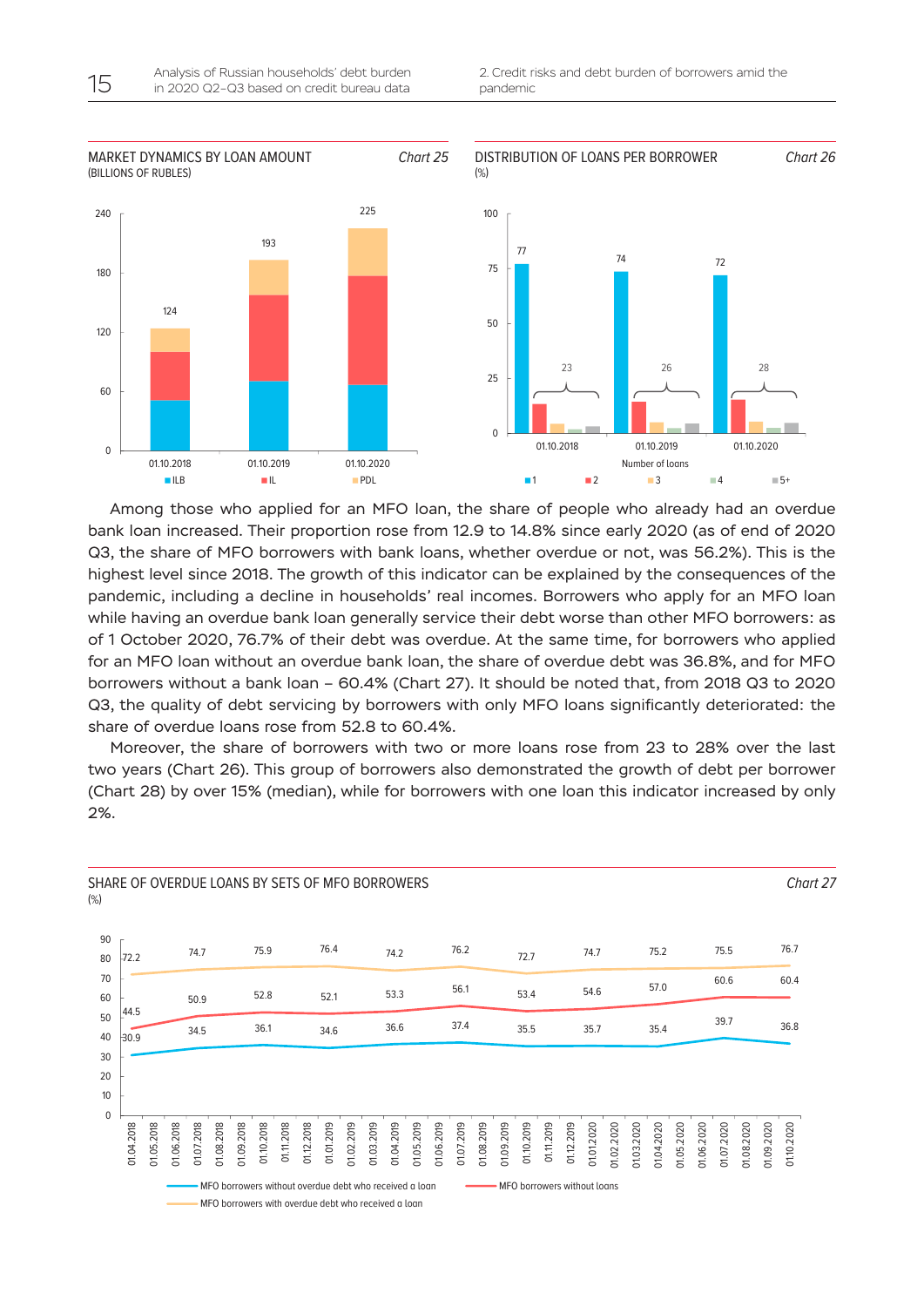Despite a slight increase in the quality of loans issued in 2020 Q2–Q3, the microfinance market in general faced a rise in the share of overdue loans over the last year with the most substantial growth registered for borrowers with one to two loans simultaneously (+5 pp on average; Chart 29). As we have mentioned earlier, the growth of overdue debt was related to a decline in the amount of loans issued during the first wave of the pandemic. At the same time, this factor, along with growing debt per borrower, indirectly points to rising debt burden when borrowers receiving new loans service them more poorly.

The largest proportion of borrowers with two or more loans was registered in the North-Western, Central, and Urals Federal Districts (FD) (Table 1), although this number was distributed across regions quite uniformly. It should be noted that the lowest value of this indicator was registered in the North Caucasian FD; however, this region posted the largest amount of debt per borrower with two or more loans. This is mainly attributed to the fact that this region has the highest debt in the ILB segment (52% vs the country's average of 31%). Regions with the highest share of borrowers with two or more loans post the largest share of overdue debt.

Therefore, calculation of the debt-to-income ratio (DTI) is important in lending as it helps avoid growth of debt burden of the least protected groups of borrowers.



CHANGE IN SHARE OF OVERDUE LOANS DEPENDING *Chart 29* ON NUMBER OF LOANS PER BORROWER



#### DEBT OF BORROWERS WITH TWO OR MORE LOANS BY FEDERAL DISTRICT *Table 1*

| <b>Federal district (FD)</b> | Share by number of borrowers with two<br>or more loans, % |            |            | Debt per borrower with two or more loans<br>(median), thousands of rubles |            |          | Share of overdue loans per borrower with<br>two or more loans, % |            |            |
|------------------------------|-----------------------------------------------------------|------------|------------|---------------------------------------------------------------------------|------------|----------|------------------------------------------------------------------|------------|------------|
|                              | 01.10.2018                                                | 01.10.2019 | 01.10.2020 | 01.10.2018                                                                | 01.10.2019 | 01.10.20 | 01.10.2018                                                       | 01.10.2019 | 01.10.2020 |
| Central FD                   | 24.9                                                      | 29.0       | 30.6       | 12.1                                                                      | 13.2       | 13.2     | 55.9                                                             | 53.8       | 57.3       |
| North-Western FD             | 26.7                                                      | 30.5       | 32.8       | 13.2                                                                      | 13.0       | 13.0     | 55.4                                                             | 52.0       | 57.4       |
| Volga FD                     | 22.9                                                      | 27.0       | 29.3       | 11.4                                                                      | 12.3       | 12.5     | 55.7                                                             | 53.3       | 59.5       |
| Urals FD                     | 24.1                                                      | 28.2       | 30.0       | 12.7                                                                      | 13.2       | 13.8     | 45.1                                                             | 48.0       | 54.8       |
| <b>North Caucasian FD</b>    | 19.7                                                      | 21.7       | 23.8       | 14.4                                                                      | 14.8       | 14.5     | 31.0                                                             | 32.5       | 39.2       |
| Southern FD                  | 21.8                                                      | 25.9       | 28.3       | 13.2                                                                      | 13.9       | 14.2     | 40.2                                                             | 43.6       | 50.1       |
| Siberian FD                  | 23.1                                                      | 25.7       | 27.3       | 11.0                                                                      | 11.9       | 12.9     | 44.0                                                             | 44.9       | 51.6       |
| Far Eastern FD               | 22.8                                                      | 25.2       | 27.7       | 13.0                                                                      | 13.0       | 13.0     | 35.2                                                             | 39.9       | 46.1       |
| <b>Russian Federation</b>    | 23.5                                                      | 27.1       | 29.2       | 12.1                                                                      | 12.9       | 13.2     | 48.4                                                             | 48.5       | 54.2       |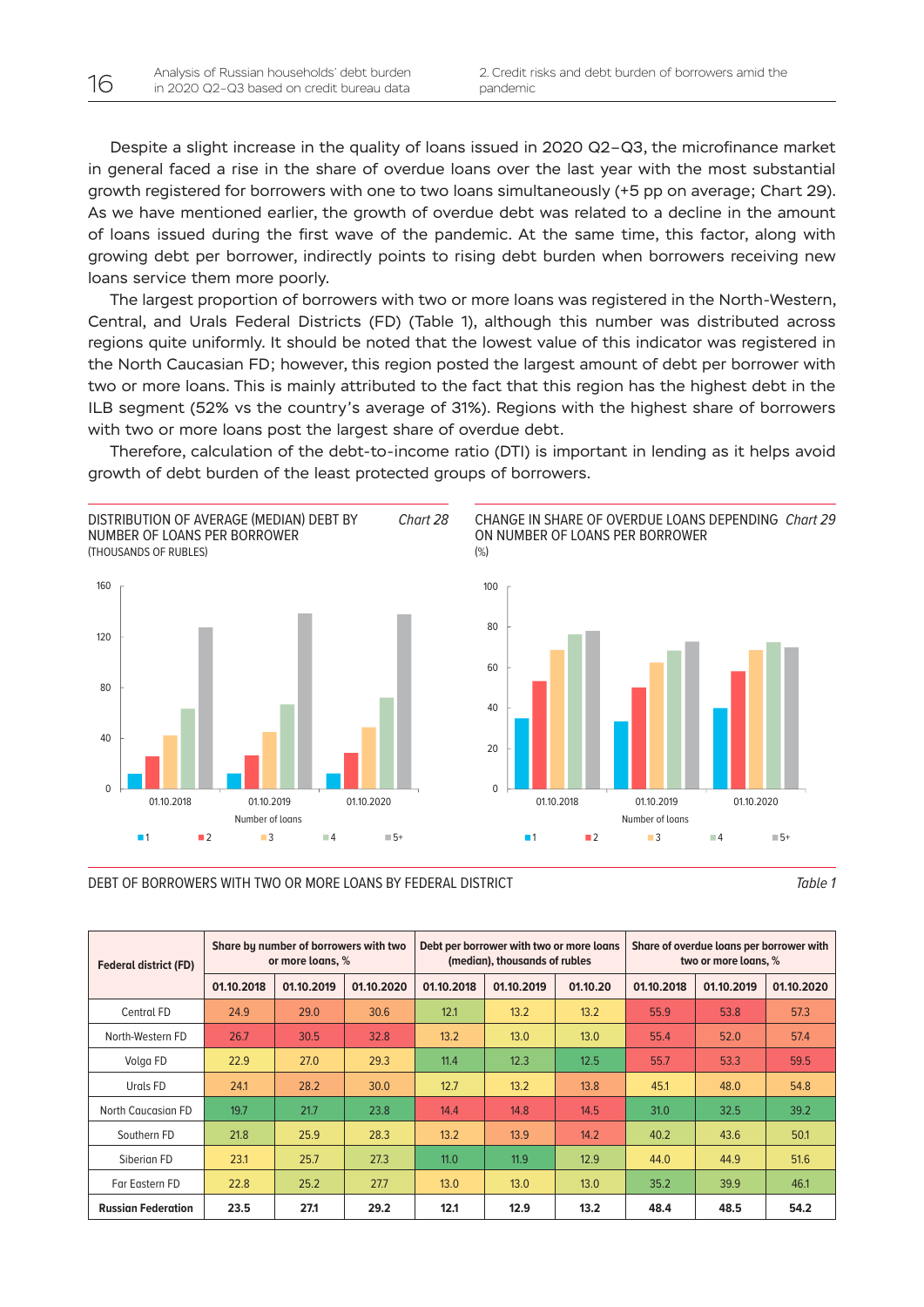## <span id="page-17-0"></span>**CONCLUSION**

The onset of the pandemic and the restrictive measures taken to curb it led to a short-term decline in retail lending in 2020 Q2. However, the third quarter saw recovery growth in all lending segments owing to a number of reasons.

Firstly, the opportunity to restructure their loans, both in virtue of law and under lenders' own programmes, helped borrowers avoid default during the period of tough restrictions and resume payments after loan repayment holidays. However, restructuring also 'disguised' the quality of loan portfolios as the growth of the share of 'bad' loans was postponed. A preliminary analysis does not point to a significant deterioration in their credit quality of loans that come out of restructuring: the share of overdue debt increased for only 14% of mortgage loans and 28% of consumer loans.

Secondly, historically low mortgage interest rates drove the inflow of new customers (mainly in the primary market) and boosted demand for loan refinancing.

Therefore, retail lending is set to grow, and it is important to continue to ensure that its growth is balanced and does not increase households' debt burden.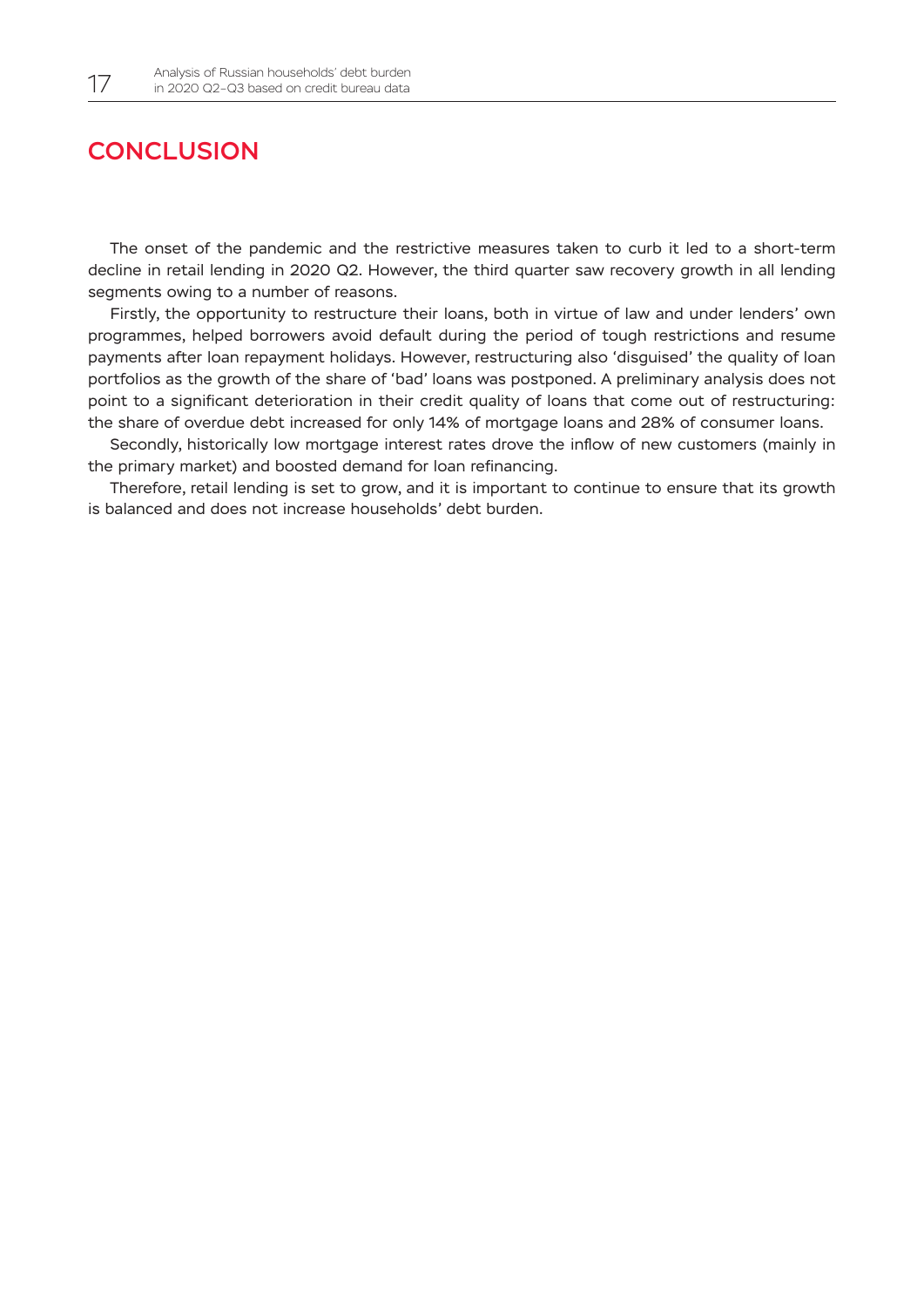## <span id="page-18-0"></span>ANNEX. CREDIT PENETRATION AND DEBT BURDEN, BY REGION (AS OF 1 OCTOBER 2020)

Penetration is the ratio of the number of borrowers in a region as of the reporting date to the number of permanent residents as of the beginning of the calendar year.

| Region                     | <b>Credit penetration (all</b><br>MFO borrowers), % | <b>Credit penetration</b><br>(consumer loans,<br>excluding credit cards), % | <b>Credit penetration</b><br>(mortgage loans), % | Credit penetration (total),<br>% |
|----------------------------|-----------------------------------------------------|-----------------------------------------------------------------------------|--------------------------------------------------|----------------------------------|
| Altai Territory            | 5.2                                                 | 20.8                                                                        | 5.6                                              | 33.5                             |
| Amur Region                | 5.1                                                 | 23.2                                                                        | 5.6                                              | 35.4                             |
| Arkhangelsk Region         | 4.3                                                 | 19.4                                                                        | 7.6                                              | 32.0                             |
| Astrakhan Region           | 4.4                                                 | 21.1                                                                        | 4.5                                              | 30.7                             |
| <b>Belgorod Region</b>     | 3.8                                                 | 19.2                                                                        | 4.6                                              | 29.4                             |
| <b>Bryansk Region</b>      | 3.2                                                 | 16.2                                                                        | 5.2                                              | 26.3                             |
| <b>Vladimir Region</b>     | 3.6                                                 | 15.9                                                                        | 5.2                                              | 26.3                             |
| <b>Volgograd Region</b>    | 4.3                                                 | 17.1                                                                        | 4.8                                              | 27.9                             |
| Vologda Region             | 3.8                                                 | 19.4                                                                        | 7.4                                              | 30.8                             |
| Voronezh Region            | 3.3                                                 | 16.4                                                                        | 5.8                                              | 26.9                             |
| Moscow                     | 2.8                                                 | 11.9                                                                        | 4.0                                              | 23.5                             |
| Saint Petersburg           | 3.3                                                 | 15.4                                                                        | 7.2                                              | 30.8                             |
| Sevastopol                 | 6.8                                                 | 13.8                                                                        | 4.5                                              | 35.9                             |
| Jewish Autonomous Region   | 7.2                                                 | 21.5                                                                        | 4.4                                              | 33.6                             |
| Zabaikalye Territory       | 6.3                                                 | 22.6                                                                        | 4.8                                              | 34.5                             |
| Ivanovo Region             | 4.1                                                 | 14.9                                                                        | 4.4                                              | 25.5                             |
| Irkutsk Region             | 5.7                                                 | 23.2                                                                        | 6.7                                              | 36.7                             |
| Kabardino-Balkar Republic  | 3.5                                                 | 14.3                                                                        | 2.2                                              | 20.2                             |
| Kaliningrad Region         | 3.7                                                 | 17.8                                                                        | 5.1                                              | 29.7                             |
| Kaluga Region              | 3.7                                                 | 17.5                                                                        | 6.4                                              | 29.0                             |
| Kamchatka Territory        | 4.0                                                 | 21.4                                                                        | 5.4                                              | 33.0                             |
| Karachay-Cherkess Republic | 4.3                                                 | 18.1                                                                        | 2.6                                              | 25.4                             |
| Kemerovo Region            | 5.3                                                 | 21.3                                                                        | 6.1                                              | 33.6                             |
| Kirov Region               | 4.2                                                 | 18.8                                                                        | 7.2                                              | 30.4                             |
| Kostroma Region            | 3.9                                                 | 16.9                                                                        | 5.7                                              | 28.0                             |
| Krasnodar Territory        | 4.5                                                 | 19.2                                                                        | 4.6                                              | 30.9                             |
| Krasnoyarsk Territory      | 4.2                                                 | 21.9                                                                        | 7.1                                              | 34.8                             |
| Kurgan Region              | 5.5                                                 | 21.7                                                                        | 5.8                                              | 33.8                             |
| Kursk Region               | 3.5                                                 | 18.8                                                                        | 5.4                                              | 29.3                             |
| Leningrad Region           | 3.9                                                 | 17.0                                                                        | 5.7                                              | 29.5                             |
| Lipetsk Region             | 3.4                                                 | 17.4                                                                        | 5.0                                              | 27.4                             |
| Magadan Region             | 4.2                                                 | 23.6                                                                        | 8.3                                              | 37.5                             |
| Moscow Region              | 4.1                                                 | 17.8                                                                        | 6.3                                              | 31.8                             |
| Murmansk Region            | 4.5                                                 | 22.4                                                                        | 5.5                                              | 34.9                             |
| Nizhny Novgorod Region     | 3.7                                                 | 16.8                                                                        | 5.8                                              | 27.7                             |
| Novgorod Region            | 3.9                                                 | 18.1                                                                        | 5.5                                              | 29.9                             |
| Novosibirsk Region         | 4.7                                                 | 20.6                                                                        | 7.4                                              | 34.2                             |
| Omsk Region                | 4.9                                                 | 20.2                                                                        | $6.0\,$                                          | 32.8                             |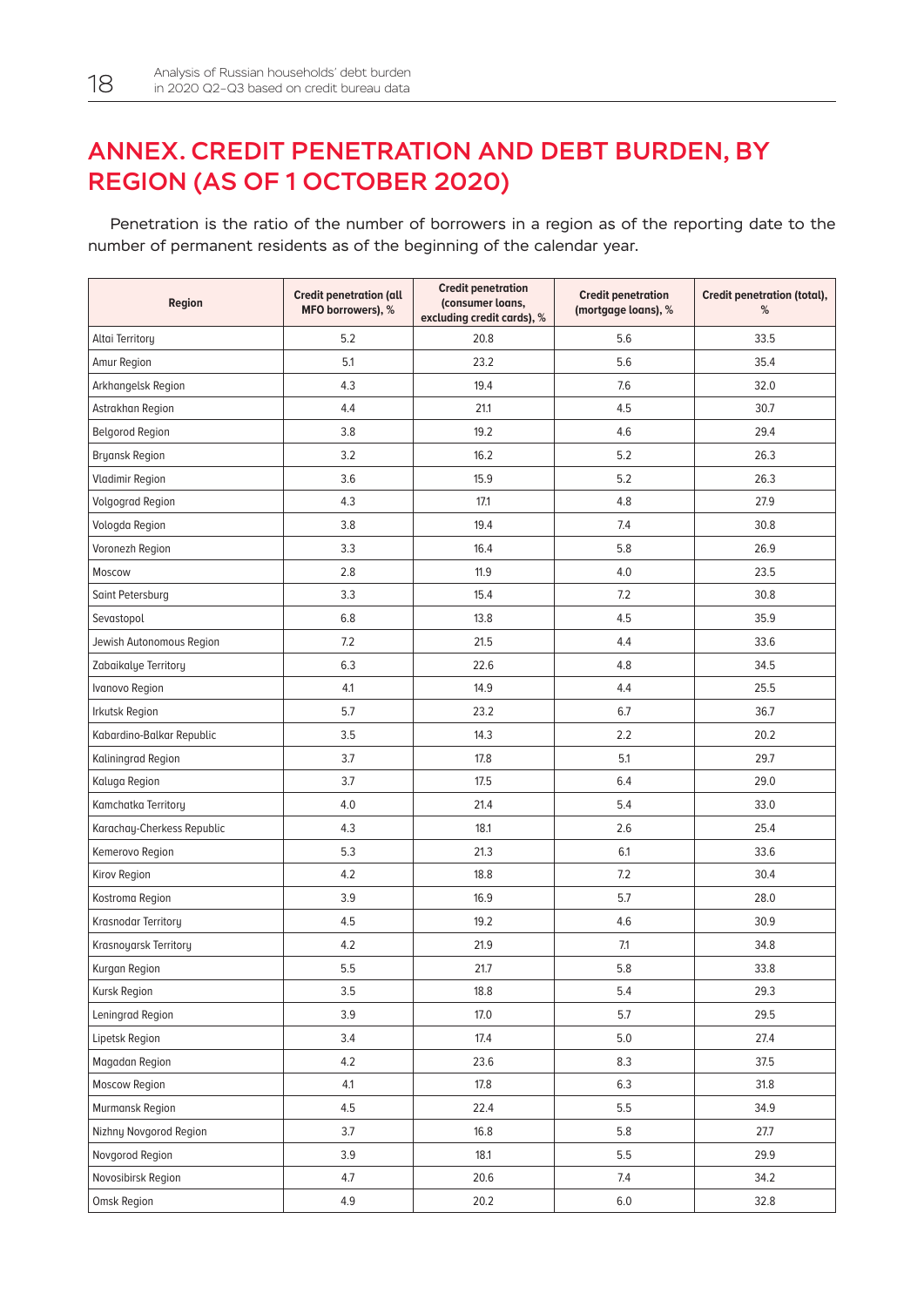| Region                             | <b>Credit penetration (all</b><br>MFO borrowers), % | <b>Credit penetration</b><br>(consumer loans,<br>excluding credit cards), % | <b>Credit penetration</b><br>(mortgage loans), % | Credit penetration (total),<br>% |
|------------------------------------|-----------------------------------------------------|-----------------------------------------------------------------------------|--------------------------------------------------|----------------------------------|
| Orenburg Region                    | 4.3                                                 | 21.4                                                                        | 6.9                                              | 34.0                             |
| Orel Region                        | 3.9                                                 | 18.3                                                                        | 6.0                                              | 29.5                             |
| Penza Region                       | 3.4                                                 | 16.9                                                                        | 5.6                                              | 26.9                             |
| Perm Territory                     | 4.7                                                 | 20.3                                                                        | 7.3                                              | 33.3                             |
| Primorye Territory                 | 4.9                                                 | 20.1                                                                        | 4.2                                              | 31.0                             |
| Pskov Region                       | 4.1                                                 | 17.7                                                                        | 4.4                                              | 29.1                             |
| Republic of Adygeya                | 4.8                                                 | 20.2                                                                        | 3.3                                              | 30.0                             |
| Altai Republic                     | 8.2                                                 | 25.3                                                                        | 2.4                                              | 37.5                             |
| Republic of Bashkortostan          | 4.8                                                 | 18.9                                                                        | 6.9                                              | 31.0                             |
| Republic of Buryatia               | 5.2                                                 | 22.2                                                                        | 4.3                                              | 34.1                             |
| Republic of Dagestan               | 1.4                                                 | 5.8                                                                         | 0.6                                              | 8.3                              |
| Republic of Ingushetia             | 0.9                                                 | 5.6                                                                         | 0.2                                              | 7.3                              |
| Republic of Kalmykia               | 6.1                                                 | 22.7                                                                        | 5.1                                              | 34.0                             |
| Republic of Karelia                | 4.0                                                 | 20.6                                                                        | 6.8                                              | 33.3                             |
| Republic of Komi                   | 4.9                                                 | 23.1                                                                        | 8.8                                              | 36.4                             |
| Republic of Crimea                 | 2.9                                                 | 5.3                                                                         | 0.6                                              | 13.4                             |
| Mari El Republic                   | 5.8                                                 | 16.7                                                                        | 6.4                                              | 28.6                             |
| Republic of Mordovia               | 3.4                                                 | 15.4                                                                        | 5.2                                              | 24.2                             |
| Republic of Sakha (Yakutia)        | 5.8                                                 | 23.0                                                                        | 8.5                                              | 36.5                             |
| Republic of North Ossetia - Alania | 5.2                                                 | 19.9                                                                        | 2.3                                              | 27.3                             |
| Republic of Tatarstan              | 4.7                                                 | 17.5                                                                        | 6.9                                              | 30.0                             |
| Republic of Tuva                   | 12.9                                                | 24.2                                                                        | 3.4                                              | 38.4                             |
| Republic of Khakassia              | 5.3                                                 | 22.6                                                                        | 5.5                                              | 33.9                             |
| Rostov Region                      | 4.0                                                 | 17.9                                                                        | 4.5                                              | 28.4                             |
| Ryazan Region                      | 3.2                                                 | 16.2                                                                        | 6.5                                              | 26.7                             |
| Samara Region                      | 4.5                                                 | 18.6                                                                        | 6.9                                              | 32.8                             |
| Saratov Region                     | 4.1                                                 | 17.8                                                                        | 5.4                                              | 28.8                             |
| Sakhalin Region                    | 4.6                                                 | 22.3                                                                        | 5.2                                              | 34.6                             |
| Sverdlovsk Region                  | 5.2                                                 | 19.9                                                                        | 6.7                                              | 33.5                             |
| Smolensk Region                    | 3.6                                                 | 16.9                                                                        | 5.3                                              | 27.1                             |
| Stavropol Territory                | 3.7                                                 | 17.2                                                                        | 4.4                                              | 26.5                             |
| <b>Tambov Region</b>               | 3.4                                                 | 16.8                                                                        | 4.6                                              | 26.0                             |
| <b>Tver Region</b>                 | 3.6                                                 | 16.7                                                                        | 5.8                                              | 27.7                             |
| Tomsk Region                       | 4.3                                                 | 19.3                                                                        | 5.9                                              | 31.2                             |
| Tula Region                        | 4.1                                                 | 17.4                                                                        | 5.3                                              | 28.7                             |
| Tyumen Region                      | 4.8                                                 | 21.8                                                                        | 9.5                                              | 35.1                             |
| <b>Udmurt Republic</b>             | 5.1                                                 | 20.4                                                                        | 8.9                                              | 34.1                             |
| Ulyanovsk Region                   | 4.2                                                 | 18.4                                                                        | 7.5                                              | 30.3                             |
| Khabarovsk Territory               | 5.2                                                 | 20.4                                                                        | 5.7                                              | 33.4                             |
| Chelyabinsk Region                 | 4.8                                                 | 19.9                                                                        | 6.8                                              | 32.7                             |
| Chechen Republic                   | 1.3                                                 | 8.3                                                                         | 0.4                                              | 10.2                             |
| Chuvash Republic                   | 3.9                                                 | 15.3                                                                        | 8.5                                              | 27.8                             |
| Chukotka Autonomous Area           | 2.0                                                 | 19.0                                                                        | 6.7                                              | 28.0                             |
| <b>Yaroslavl Region</b>            | 3.4                                                 | 16.4                                                                        | 5.4                                              | 26.9                             |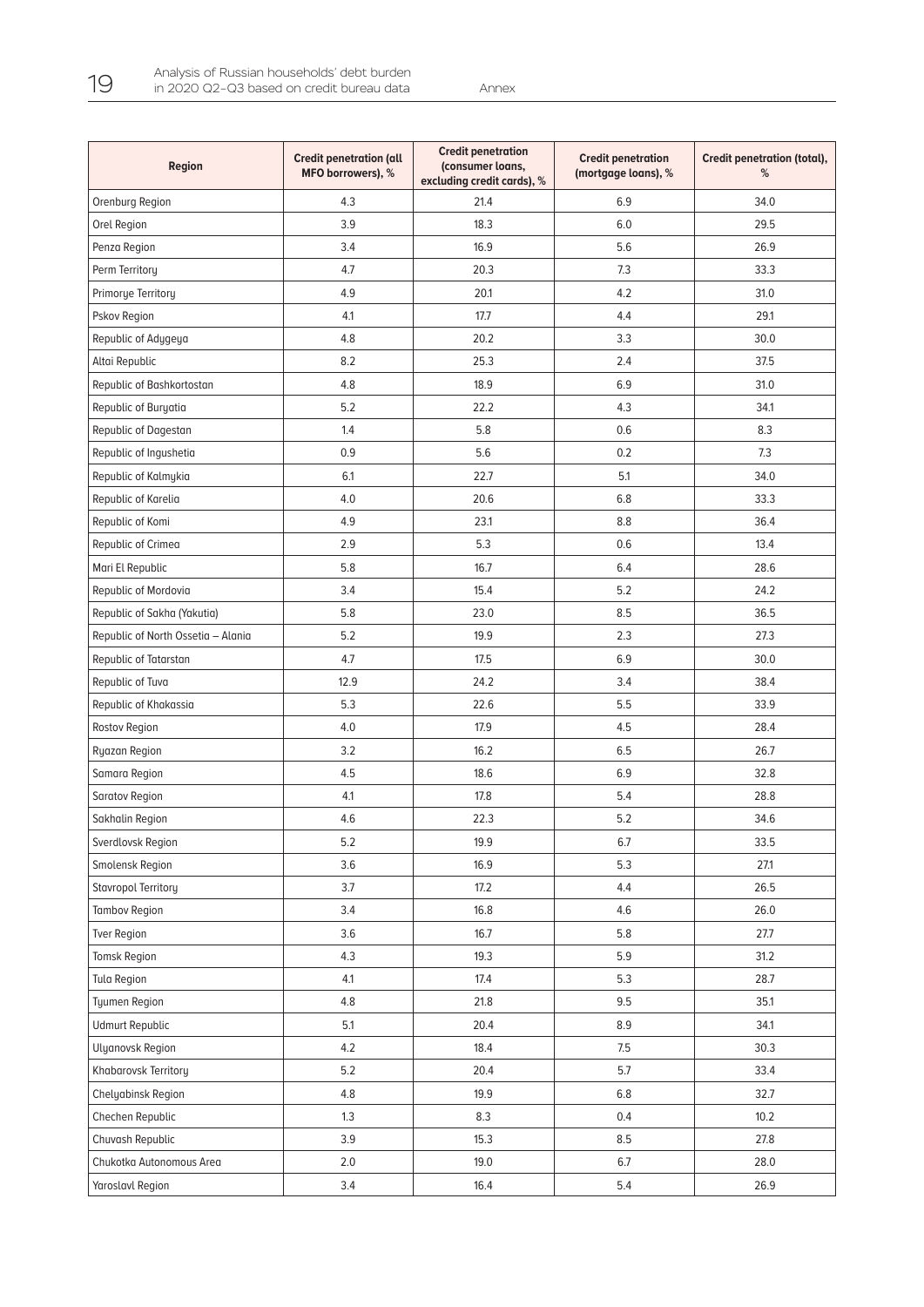**Region Debt burden (consumer loans, excluding credit cards) Debt burden (mortgage) Debt burden (total\*)** Altai Territory 9.2 31.8 13.4 Amur Region 8.9 30.7 12.5 Arkhangelsk Region 8.8 25.9 13.4 Astrakhan Region 10.8 34.0 14.7 Belgorod Region **8.4** 23.0 23.0 11.0 Bryansk Region 8.6 24.4 12.1 Vladimir Region 14.6 **10.2** 14.6 **10.2** 14.6 Volgograd Region 10.7 10.7 31.2 14.6 Vologda Region 10.1 26.1 14.7 Voronezh Region 12.9 26.3 12.9 26.3 12.9 Moscow 1.7.4 1.7.2  $\frac{35.8}{11.7}$  11.7 Saint Petersburg 9.1 35.3 15.4 Sevastopol 10.7 39.5 11.2 Jewish Autonomous Region 10.5 31.1 12.7 Zabaikalye Territory **11.1** 11.1 11.1 11.1 11.1 35.0 14.3 Ivanovo Region 9.6 28.4 13.2 Irkutsk Region 11.3 32.5 15.6 Kabardino-Balkar Republic 10.5 36.1 13.4 Kaliningrad Region 11.2 35.2 15.6 Kaluga Region 9.6 30.3 14.9 Kamchatka Territory 8.1 25.2 11.2 Karachay-Cherkess Republic 21.9 (and the chemical control of the chemical control of the chemical control of the chemical control of the chemical control of the chemical control of the chemical control of the chemical cont Kemerovo Region 14.8 **14.8** 29.8 14.8 Kirov Region 10.1 30.1 15.9 Kostroma Region 9.3 27.2 13.5 Krasnodar Territory **8.0** 27.5 27.5 11.7 Krasnoyarsk Territory 14.6 **31.0** 14.6 **14.6** Kurgan Region 10.7 33.0 15.3 Kursk Region 8.3 23.3 11.5 Leningrad Region 10.7 10.9 10.9 10.9 10.9 10.7 16.7 16.7 Lipetsk Region **11.5 11.5 11.5** Magadan Region 6.9 20.1 10.0 Moscow Region 10.1 37.5 15.5 Murmansk Region 11.0 Nizhny Novgorod Region 8.4 25.0 25.0 12.7 Novgorod Region 9.9 29.6 14.1 Novosibirsk Region 9.7 35.7 15.9 Omsk Region 10.3 31.6 14.5

Orenburg Region 10.3 31.5 15.6

Debt burden is the ratio of average debt per borrower in a region as of 1 October 2020 to average monthly income in that region over the previous four quarters.